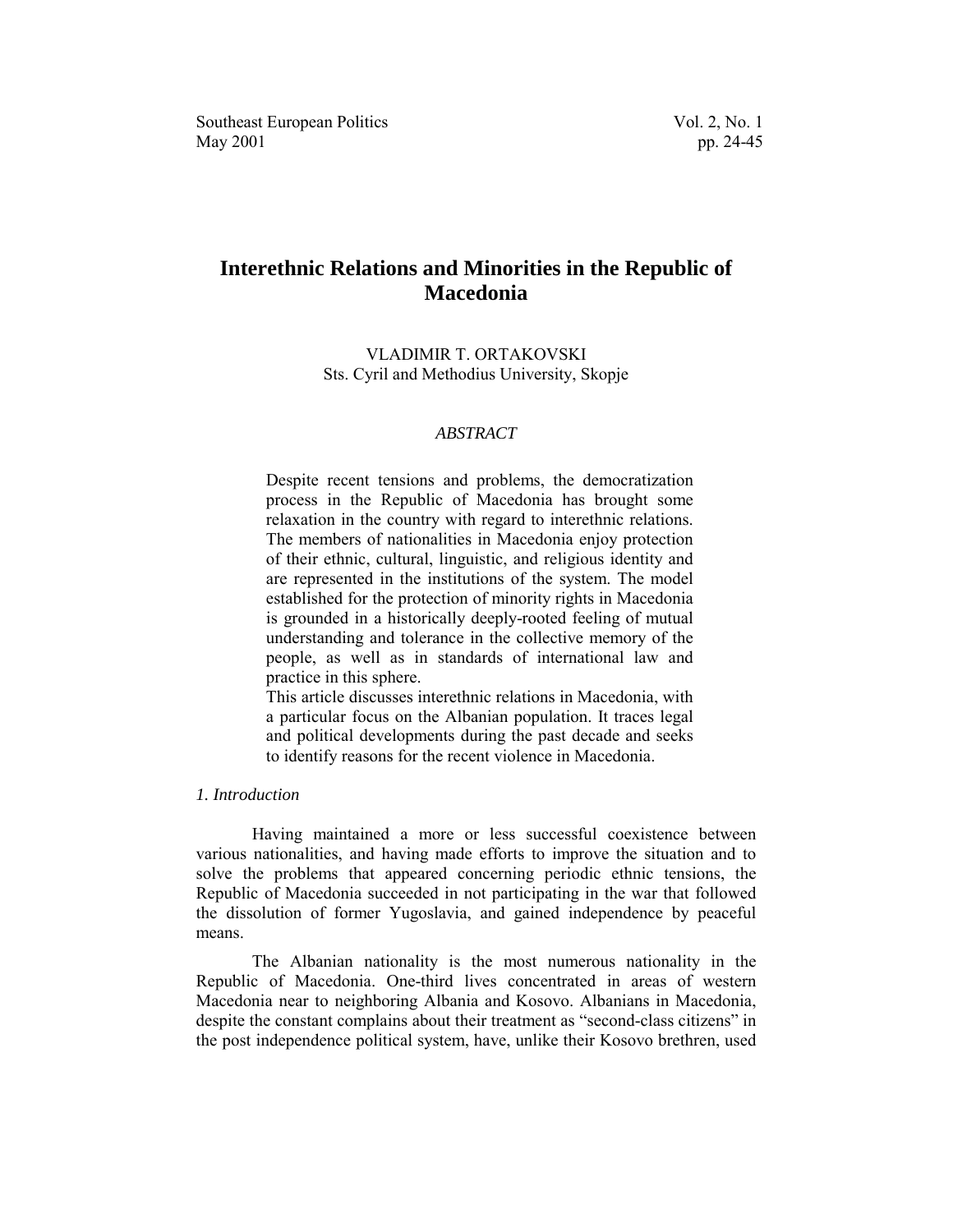their constitutional and political opportunities to play a significant role in national politics. In 1990, the Albanian nationality in the Republic of Macedonia formed political parties that have been included in all post-communist Macedonian governments. Twenty-five Albanians (from two Albanian parties), one Roma from the Party of the Romas in Macedonia, and several Serbs, Turks and Vlachs, won seats in the 1998 parliamentary elections.

The government coalition, in power since November 1998, gives the DPA (Democratic Party of Albanians) one deputy prime minister, five ministers, five deputy ministers, and a proportional share in the management of public institutions. DPA is willing to work within the structures of the Macedonian state as long as Albanians are treated equally. Their demands for improved education, especially an Albanian-language university, and equal employment opportunities, are aimed at improving Albanian status as a community within the state structures rather than creating a parallel society as in Kosovo.

However, the February 2001 occupation of Tanusevci, an ethnic Albanian village on Macedonia's northern border, by ethnic Albanian extremists, as well as violent conflicts in the region of Tetovo and Kumanovo, opened a new phase of security and inter-ethnic instability in Macedonia, and in the region. The troubles in Kosovo and southern Serbia appear to be spreading to Macedonia, perhaps with the aim of destroying the Macedonian model of good interethnic and intercultural relations, and could jeopardize the stability of the region and of Europe.

#### *2. The Status of the Nationalities in the Republic of Macedonia*

According to the census of 20 June 1994, alongside 1,295,964 Macedonians (66.6% of a total of 1,945,932 inhabitants) in the Republic of Macedonia also live 441,104 Albanians (22.7%), 78,019 Turks (4%), 43,707 Romas (2.2%), 40,228 Serbs (2.1%), 15,418 Muslims (0.8%), 8,601 Vlachs  $(0.4\%)$ , and 22,89[1](#page-21-0) members of other nationalities  $(1.2\%)$ <sup>1</sup>

Since its independence in 1991, the Republic of Macedonia has made serious efforts to improve the quality of life of the national minorities ("nationalities" according to the country's constitution). Throughout history and in the collective memory of Macedonia, there have been no major interethnic conflicts, which makes the coexistence of the Macedonian people and the nationalities easier (that is, it helps to alleviate the occasional interethnic tensions).

The Albanians, as the most numerous nationality, live in compact settlements in the western part of Macedonia (near the border with Albania) and in the northwestern part (towards the border with Kosovo), as well as in Skopje and Kumanovo. They comprise the majority of the population in Tetovo, Gostivar, Debar, and other towns. According to data from previous censuses, the number of Albanians has grown constantly since 1953, due to their significantly higher birth rate in comparison with the other inhabitants of Macedonia. They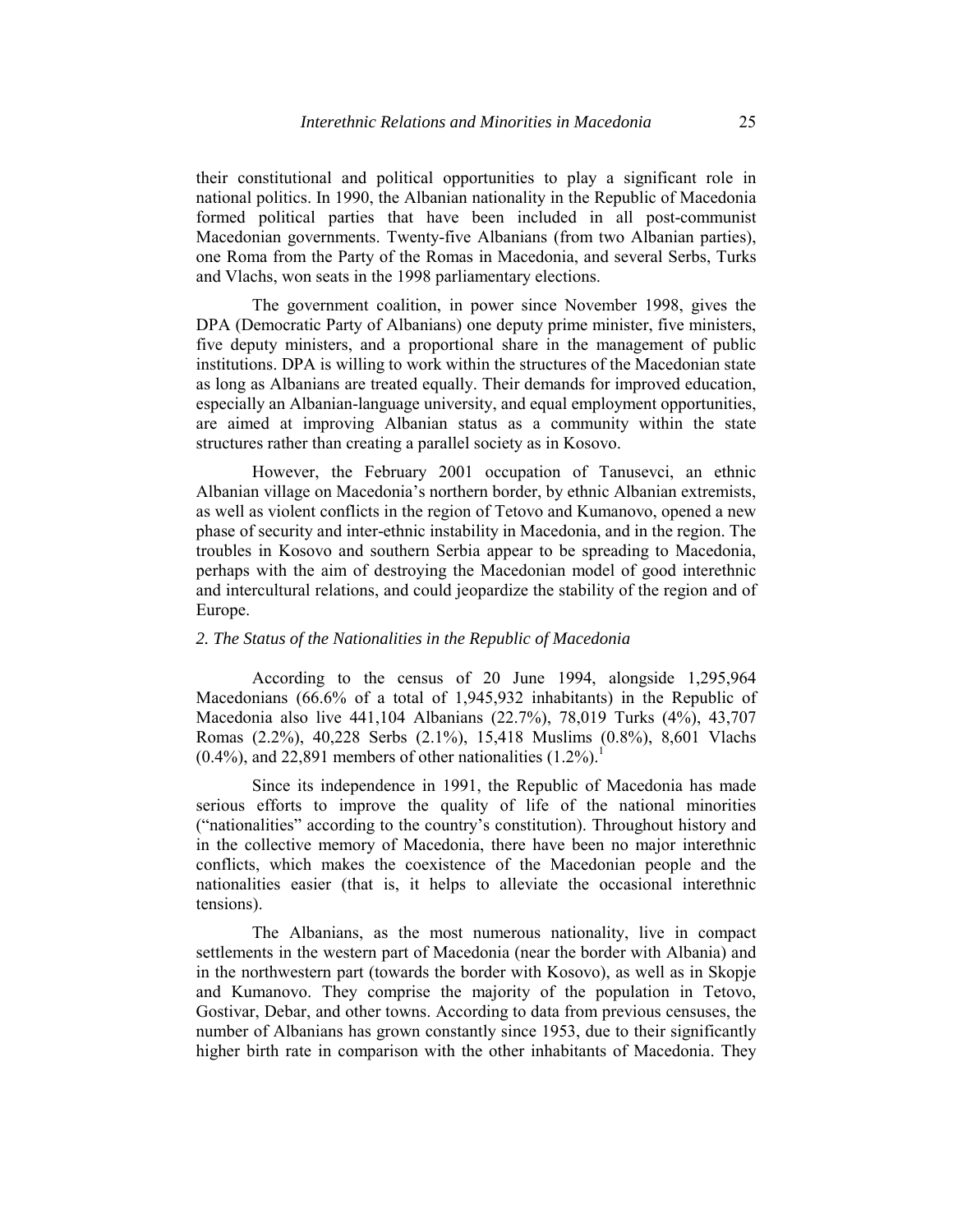comprised 13% in 1961; 279,871 (17%) in 1971; 377,726 (19.7%) in 1981; and 21% in 1991.

|                 | 1953      | 1961      | 1971      | 1981      | 1991      | 1994      |
|-----------------|-----------|-----------|-----------|-----------|-----------|-----------|
| <b>TOTAL</b>    | 1,304,514 | 1,406,003 | 1,647,308 | 1,909,136 | 2,033,964 | 1,945,932 |
| Macedonian      | 860,699   | 1,000,854 | 1,142,375 | 1,279,323 | 1,328,187 | 1,295,964 |
| <b>Albanian</b> | 162,524   | 183,108   | 279,871   | 377,208   | 441,987   | 441,104   |
| Vlach           | 8,668     | 8,046     | 7,190     | 6,384     | 7,764     | 8,601     |
| Roma            | 20,462    | 20,606    | 24,505    | 43,125    | 52,103    | 43,707    |
| <b>Turkish</b>  | 203,938   | 131,484   | 108,552   | 86,591    | 77,080    | 78,019    |
| <b>Serbian</b>  | 35,112    | 42,728    | 46,465    | 44,468    | 42,775    | 40,228    |

*Table 1: Structure of the population according to the national affiliation* 

*Source: Statistical Office of the Republic of Macedonia* 

The numerical strength of the Turkish nationality in the censuses in Macedonia oscillates—in 1948, there were 95,940 Turks; in 1953, there were 203,938; and in 1961 only 131,481. This can be explained by the fact that, in the first census, a considerable number of Turks declared themselves as Albanians and, after the split with the Inform-Bureau, a considerable number of Albanians declared themselves as Turks. Of the highest number of Turks cited (in 1953), 32,392 stated that Macedonian was their mother tongue and 27,086 stated that they speak Albanian, while the number of those declared as Albanians decreased from 179,389 in 1948 to 165,524 in 1953. After 1953, a large emigration of the Turkish nationality from Yugoslavia (and from Macedonia) took place—around 80,000 according to Yugoslav data and over 150,000 according to Turkish sources. We must bear in mind, however, that many of these emigrants did not speak Turkish, but were Muslim Albanians, who, fearing for their positions in Yugoslavia, claimed that they were Turks to obtain the possibility to emigrate.<sup>2</sup> In the census of 1971, 108,552 declared themselves as Turks, and in 1981 their number fell to 86,891. This decrease, although the birth rate of the Muslim Turks would suggest an increase of 20,000 in that period, is a result of the fact that when their emigration stopped, some of them declared themselves to be Albanians, Muslims, or Roma.

The number of Romas in Macedonia did not change significantly until 1981, when it rose from 24,505 to 43,223, and it maintained this level in both the 1991 (47,223) and 1994 (43,707) censuses. Macedonia was the first post-Yugoslav state whose constitution granted Roma the status of nationality. The Roma in Macedonia are "better educated than in many other countries, less despised than in Romania, the Czech Republic, or Slovakia, and less impoverished than in Bulgaria."[3](#page-21-0) Despite a general social stigma, Roma are admired and emulated for some of their accomplishments, especially in the field of music, and professional musicians from the Romany community are invited by the other ethnic groups to play on special occasions.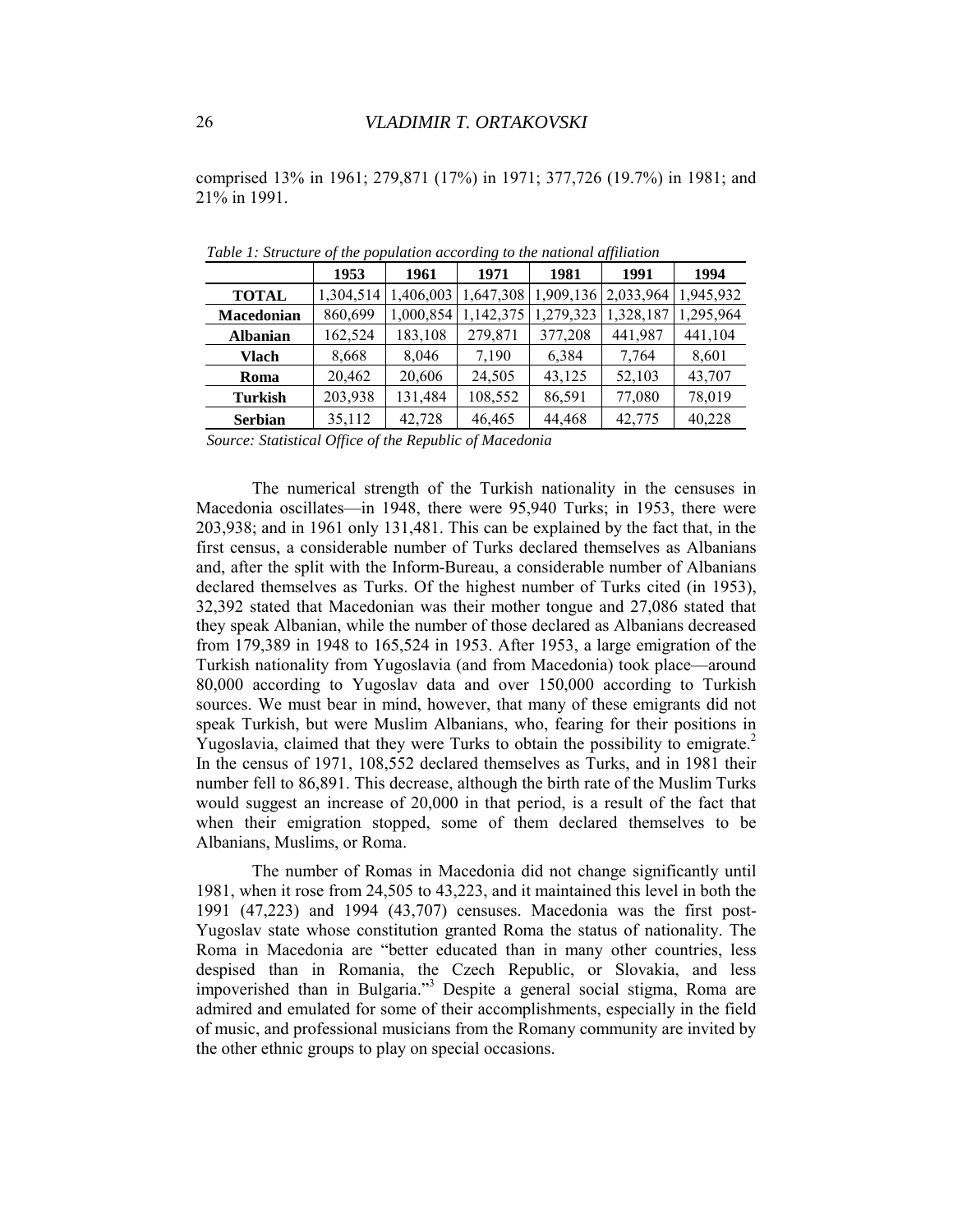The number of Serbs in Macedonia has decreased: 3% in 1961, 2.8% in 1971, 2.4% in 1981, 2.2% in 1991, and 2.1% in the last census in 1994. This last decrease was abetted by the April 1992 withdrawal of the Yugoslav People's Army (dominated by Serbs) from the Republic of Macedonia. The decrease of the number of Serbs certainly correlates with an increase in the number of those who declared themselves as Yugoslavs: from 3,562 (0.2%) in 1971 to 14,240 (0.8%) in 1981. The number of Vlachs, who live in and around Bitola, Resen, and Krushevo, has not fluctuated much: 8,669 in 1953; 6,392 in 1981; 7,190 in 1991; and 8,601 in 1994.

## *3. Nationalities under the Constitution and the Laws; Political Life in Macedonia*

The Constitution of the Republic of Macedonia of 1991, which guarantees the rights and freedoms of individuals and citizens, also contains provisions referring to the rights of the nationalities, aiming to achieve real equality of their civic status and the protection of their ethnic, cultural, and religious identity. The preamble to the constitution proclaims that "Macedonia is constituted as the national state of the Macedonian people, which ensures complete equality of its citizens and lasting co-existence of the Macedonian people with the Albanians, Turks, Vlachs, Romas and the other nationalities that live in the Republic of Macedonia." In the part of the preamble setting forth the aims of the constitution, in relation to the nationalities, the following aims are established: "to guarantee the human rights, civil freedoms, and national equality; to ensure peace and co-existence of the Macedonian people with the nationalities that live in the Republic of Macedonia." The preamble extends the nationalities named in the previous constitution (Constitution of the SR of Macedonia of 1974), so that apart from Albanians and Turks, it lists the Vlachs and Romas as a significant part of the total population and opens the possibility of recognition for other nationalities that live in the Republic of Macedonia.

Article 9 of the constitution states that "the citizens of the Republic of Macedonia are equal in their freedoms and rights regardless of sex, race, skin color, national and social origin, political or religious beliefs, or social or economic status." Article 19 guarantees the freedom of religion, that is, "the free and public expression of their religion, individually or in community with others."

The free expression of nationality is one of the fundamental values of the constitutional order of the Republic of Macedonia and is contained in article 8, paragraph 2 of the constitution. Traditionally, Macedonia provides for nationality in the censuses, which makes possible "the official existence" of the members of the minorities. During the census of 1994, in accordance with the Census Law, the census forms for each nationality were published bilingually (in Macedonian and in one of the languages of the nationalities).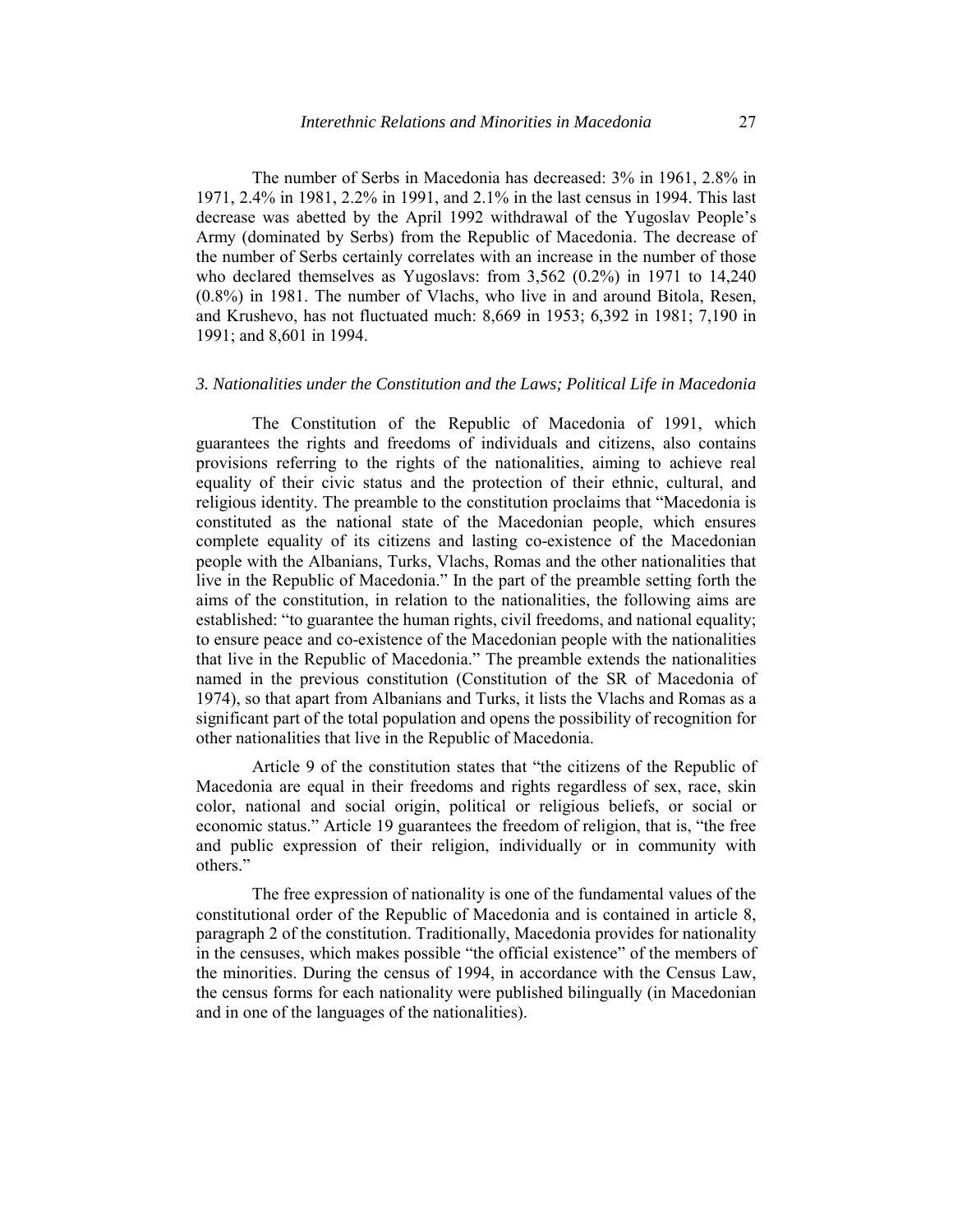Article 48 states that: "The Republic guarantees the protection of the ethnic, cultural, linguistic and religious identity of the nationalities." According to this article, "members of the nationalities have the right freely to express, maintain and develop their identity and national characteristics," "to establish cultural and artistic institutions, scientific and other associations in order to express, maintain and develop their identity," and "to education in their own language in elementary and secondary schooling, in a way determined by law." In connection with the latter right it is added that "in schools where instruction is carried out in the language of the nationality, the Macedonian language is also studied<sup>"[4](#page-21-0)</sup>

Article 7 of the constitution provides that in the units of local self government, where members of the nationalities live as a majority or in significant number, apart from the Macedonian language and the Cyrillic alphabet, the language and the alphabet of the nationalities shall also be in official use as determined by law. This provision introduces bilingualism or multilingualism in the units of local self government, on the basis of the criteria of "majority" and "significant number," which in article 88 of the Law on Local Self Government are defined as "over 50%," or "over 20%" of the population in the local unit, respectively. $5$ 

In accordance with article 78 of the constitution, the Assembly of the Republic of Macedonia founded a Council for Interethnic Relations (this does not represent an instrument for the resolution of crisis situations). This body "considers questions of interethnic relations and gives views and propositions for their resolution," and it is the obligation of the assembly to consider them and make decisions in their regard. The council should contribute effectively to avoid interethnic tensions, and, if they do occur, should participate actively in their successful resolution. The council consists of the president of the assembly and two members each of Macedonians, Albanians, Turks, Romas, Serbs, Vlachs, and the other nationalities. However, in practice this forum has not so far played a significant role in addressing issues of interethnic relations in Macedonia.

In the Law on Criminal Procedure and the Law on Lawsuit Procedure, those involved in the procedures are guaranteed the right to use their mother tongue; official organs have the obligation to ensure free translation.

The Law on Personal Identity Cards (article 5) makes it possible for the names of members of the nationalities to be written on their personal identity cards bilingually, that is, in the official Macedonian language in the Cyrillic alphabet as well as in the language and alphabet of the nationality. According to article 9 of the Law on Registries of Births, Deaths and Marriages, the personal name of a child born into a nationality is also registered in the language and alphabet of the nationality.<sup>6</sup>

After the adoption of the Law on Political Parties, 55 political parties began to operate actively in the Republic of Macedonia, 15 (30.91%) of which are political parties of the nationalities. Albanian parties among them include, for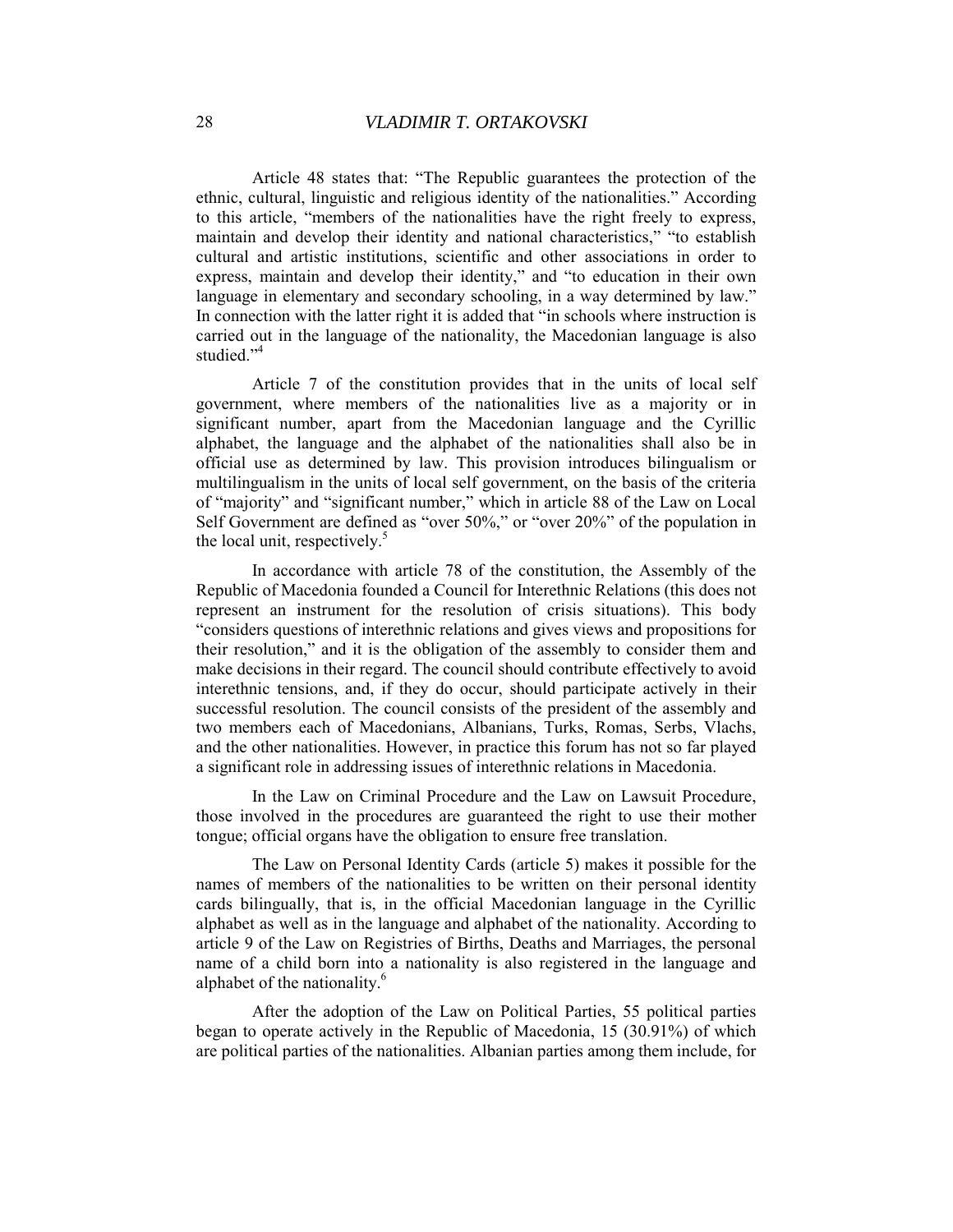example, the Party for Democratic Prosperity (PDP), the National Democratic Party (NDP), the Party for Democratic Prosperity of Albanians (PDPA), the Republican Party, and the Albanian Democratic Union–Liberal Party. Among the numerous organizations of other nationalities are: the Democratic Party of the Turks, the Party for the Full Emancipation of the Romas, the Democratic Progressive Party of the Romas in Macedonia, the Egyptian Association of Citizens, the Democratic Party of the Serbs, the Association of Serbs and Montenegrins in Macedonia, and the League of the Vlachs.

Twenty-five Albanians (from two Albanian parties), 1 Roma from the Party of the Romas in Macedonia, and several Serbs, Turks and Vlachs won seats in the parliamentary elections in 1998. Fearing a repeat of 1994, when confrontation between the two main Macedonian Albanian parties reduced the total number of Albanian representatives to 19, in 1998 the PDP and DPA agreed to cooperate. Their cooperation was obviously successful, winning a combined total of 25 seats, the highest ever.

The 1998 election results revealed a new level of maturity in the Macedonian political parties and the electorate. Macedonians voted overwhelmingly for the opposition—a coalition between Ljubco Georgievski's VMRO-DPMNE and Vasil Tupurkovski's Democratic Alliance—largely in protest against the failed policies of the previous SDSM-led government. Contrary to some perceptions, the victory was not based on nationalism, for which VMRO-DPMNE had built a reputation, but on economy. It was a surprise that VMRO-DPMNE, the Macedonian nationalist party, had invited a nationalist ethnic Albanian party—DPA—into the government. DPA, headed by Arben Xhaferi since the party split from the PDP in 1994, had been labeled extremist and secessionist. Furthermore, the application of the PDPA and the NDP to the appellate court, and before that to the lower court of Skopje, to create the DPA was rejected because the new party's statutes were found to violate the constitution of the Republic of Macedonia. But such views failed to understand that the DPA was and is willing to work within the structures of the Macedonian state to improve the status of the Albanian community as long as Albanians are treated equally.

Since November 1998, the DPA has held the positions of one deputy prime minister, five ministers, five deputy ministers, and a proportional share in the management of public institutions. Continued Albanian participation in the government (the PDP, with five ministers members of the Albanian nationality, participated in the governmental coalitions from 1992 to 1998) is essential for the long-term stability of the country.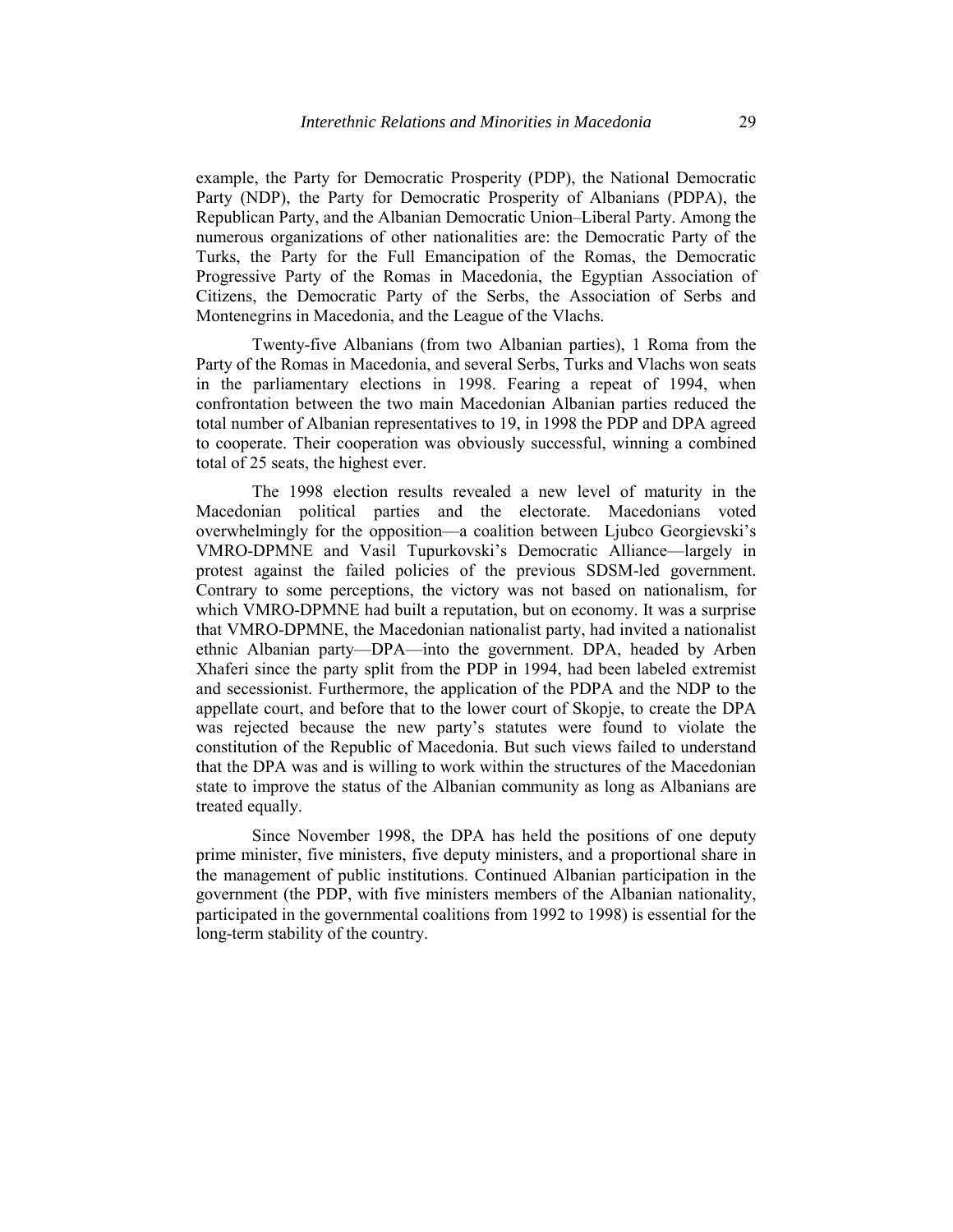*4. Status of the Nationalities in Education, in the Media and in State Administration* 

In the field of education, apart from equal access to the educational institutions for all citizens, the members of the nationalities have the right to education in their mother tongue in elementary and high schools. To this end, the state guarantees free elementary school, which is obligatory for everyone. The constitution, moreover, provides for the possibility of founding private educational institutions in secondary and tertiary education under conditions determined by law.

In elementary education, instruction is carried out in Macedonian, Albanian, Turkish, and Serbian (the 1995/96 school year saw the beginning of supplementary education in Aromanian and optional instruction in the Romany language began in 1996/97). In the 1996/97 school year, 72,517 students attended instruction in Albanian, with textbooks in Albanian for all subjects. There is a trend to increase instruction in Albanian in elementary schooling in relation to previous school years: in 1992/93 the number of students who studied in Albanian was 26.8% of the total number of students, in 1993/94, 26.95%, and in 1994/95, 27.46%.

In fact, the continued increase in the numerical strength of the Albanian nationality in Macedonia was reflected in a continuing increase in the numbers of students who received instruction in Albanian since World War II (except for the period towards the end of the 1980s and in 1990/91). Thus, for example, in 1950/51 there were 214 elementary schools in Macedonia, where 409 Albanian teachers taught 26,702 students in 556 classes in the Albanian language. In the same school year, 62 teachers in 13 high schools taught 1917 students in 55 classes in Albanian. In 1980/81, 3,050 teachers in 289 elementary schools taught 75,676 students in 2,594 classes in Albanian, and in 39 high schools, 564 teachers taught in Albanian to 9,754 students in 39 classes. In 1990/91, however, there was a certain decrease in the number of students who were studying in their mother tongue: in 279 elementary schools, 3,571 teachers taught in Albanian to 72,121 students in 2,694 classes, and in 5 high schools, 148 teachers taught 2,535 students in 72 classes.

In the 1996/97 school year, 5,835 (2.24%) students received instruction in the Turkish language in elementary schools, which represents an increase in relation to previous years (5,368 (2.07%) in 1993/94; 5,456 (2.09%) in 1994/95; and 5,670 (2.17%) in 1995/96). In the 1996/97 school year, 617 students received instruction in the Serbian language, which represents a decrease in relation to previous years (798 (0.32%) in 1993/94; 753 (0.29%) in 1994/95; 735 (0.28%) in 1995/96). During the 1996/97 school year a total of 554 students in four elementary schools attended optional instruction in the Romany language for the purpose of which the [fi](#page-21-0)rst primer, reader, and grammar books were published in the Romany language. $\frac{7}{2}$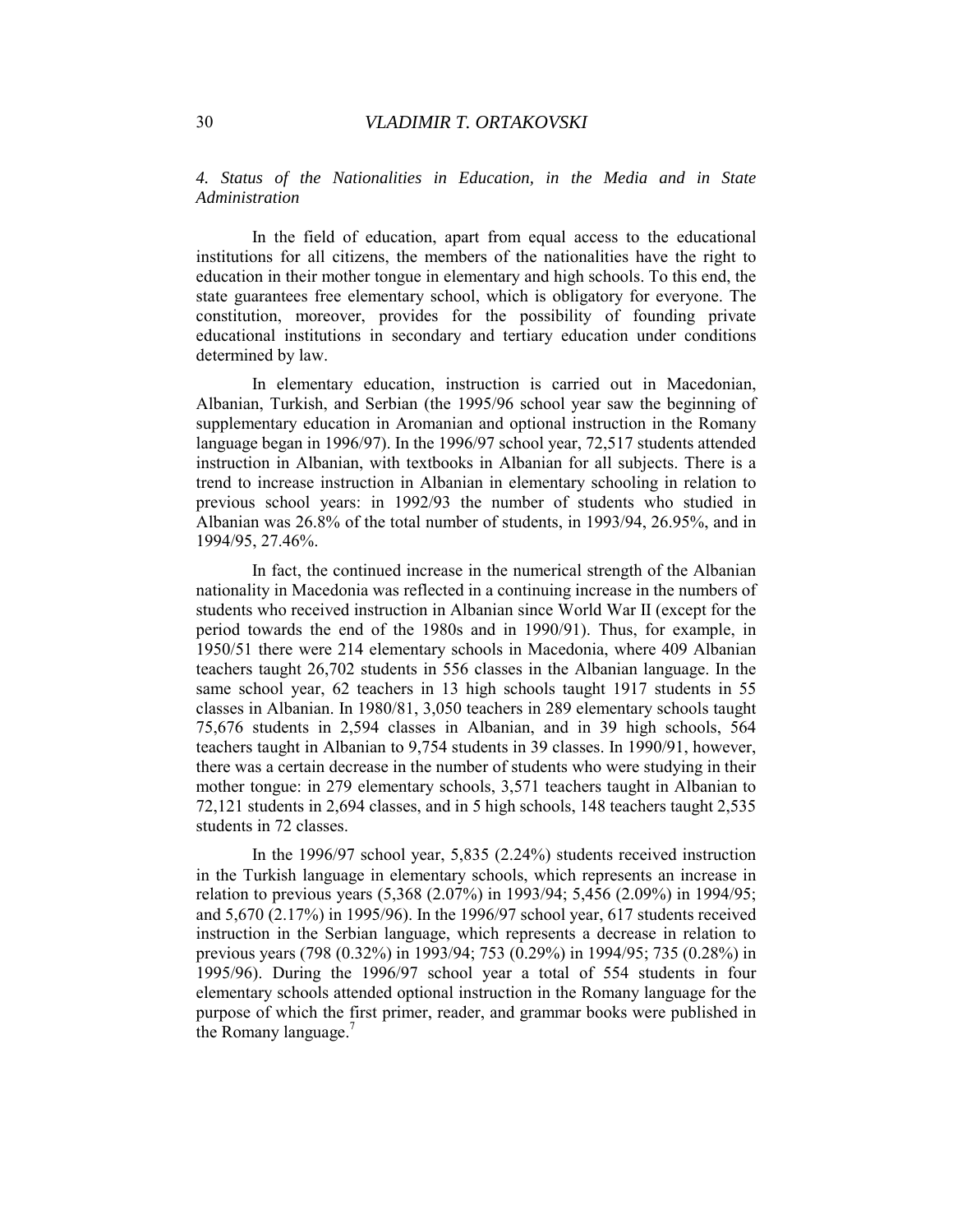The members of the Turkish minority in Macedonia enjoyed educational and cultural rights immediately after the end of the Second World War: in the 1944/45 school year, 3,334 students studied in the Turkish language at 60 elementary schools.<sup>8</sup>

|         | <b>Macedonian</b> | <b>Albanian</b> | <b>Turkish</b> | <b>Total</b> |
|---------|-------------------|-----------------|----------------|--------------|
| 1991/92 |                   | 2.875           | 193            | 70.250       |
|         | 95,6%             | $4,0\%$         | 0,3%           | 100,0%       |
| 1992/93 | 65.855            |                 |                | 70.243       |
|         | 93.7%             | 5.9%            | $0.3\%$        | 100%         |
| 1993/94 |                   |                 | 260            |              |
|         | 92.2%             | $7.4\%$         | 0,4%           | 100%         |
| 1994/95 |                   |                 |                |              |
|         | 89.8%             | 9.8%            | $0.3\%$        | 100%         |
| 1995/96 |                   | 8.812           | 465            |              |
|         | 88.4%             | 11.0%           | $0.6\%$        | 100%         |

*Table 2: Number of students in secondary schools according to the language of instruction* 

*Source: The Ministry of Education and Physical Culture* 

Instruction in secondary education also takes place in Albanian and in Turkish. Secondary schools are equally accessible to all interested students who meet the conditions according to an open competition and within the prescribed number of classes and enrolments, regardless of their religious or ethnic background. In order to assure wider participation of nationalities, in the last few years, the open competition for enrolling students in secondary schools has contained a provision for formation of classes with instruction in the mother tongue of the students wherever there is adequate interest. Thus, in 1995/96, 8,812 students (11% of the total of 79,907 students) attended high schools in Albanian and 465 students (0.6%) in Turkish. This represents a considerable increase in the number and percentage of students studying in Albanian: from 2,875 (4.0%) in 1991/92; 4,619 (5.9%) in 1992/93; 5,350 (7.4%) in 1993/94; to 7,371 (9.8%) in 1994/95. The number and percentage of students studying in Turkish, after the fluctuations of the previous years, increased twofold.<sup>[9](#page-21-0)</sup>

Along with the right of the nationalities to schooling in their mother tongue comes the need to educate qualified and well prepared staff from the nationalities to carry out that schooling. At the Pedagogical Faculty in Skopje (open through the end of 1980s and reinstated in early 1997) there are four-year courses in Macedonian, Albanian, and Turkish for preschool education and in Albanian and Turkish for junior primary education. Members of nationalities may also study in their mother tongue at the Philological Faculty at the University of Skopje, in the departments of Albanian language and literature and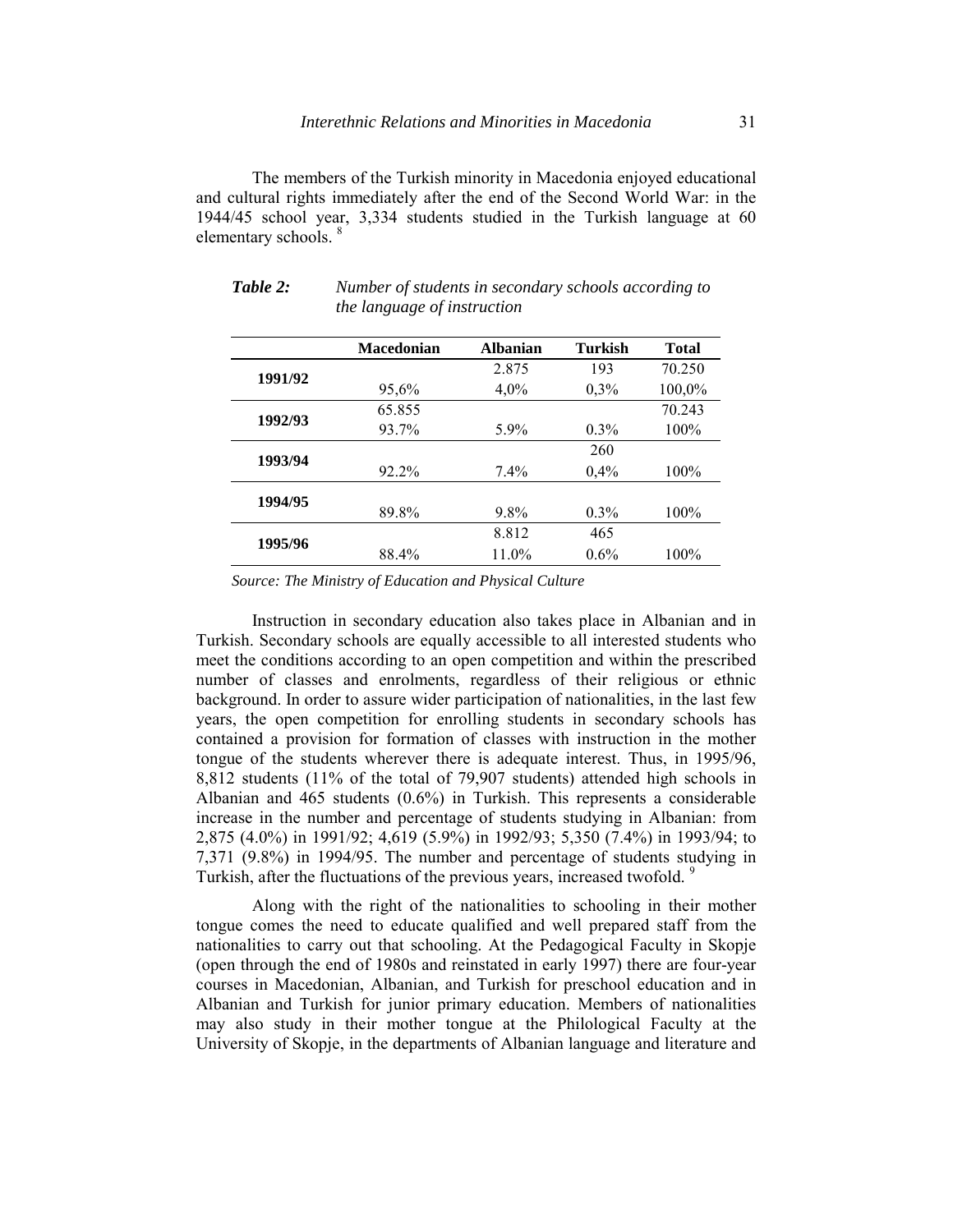Turkish language and literature. Students can also study Serbian as a subject at this faculty. In the Faculty of Dramatic Arts, there is a separate group of students who attend classes in their core subjects in Albanian and Turkish. Through these departments, members of nationalities have the ability to obtain their schooling in areas important to the preservation of their cultural and national identity and to later work for the nationalities. Furthermore, there has been a department for Albanian language and literature within the undergraduate program at the University of Skopje since 1970. To date, 450 students have graduated from this department, and in the 1994/95 academic year there were 180 enrolments.

In the area of higher education, members of nationalities apply under equal conditions to study at one of the 29 faculties at the two universities in Skopje and Bitola. Moreover, since the 1992/93 academic year, there has been a special quota for members of nationalities, that is, in addition to the regular enrolments, the number of students can be increased by 10% to accommodate each nationality (since 1996/97, the quota has been calculated separately for each nationality and determined according to its representation in the total population). $^{10}$ 

Macedonian Television (MTV) transmits two hours daily in Albanian, one hour daily in Turkish, and 30 minutes of weekly programs in Aromanian, Romany, and Serbian. The program in Albanian on MTV has been in operation since 1967. Apart from state television, there are 250 private TV stations, some of which transmit programs entirely in the languages of the nationalities. Macedonian radio transmits, in total, fifteen hours of daily programs in the languages of the nationalities (nine and a half hours in Albanian and four and a half hours in Turkish). The programs in Aromanian and Romany are transmitted two hours per week. The program in Turkish was introduced in 1945, and the Albanian one in 1948. The program in Albanian is also transmitted on public local radio stations in six municipalities around the country (Gostivar, Debar, Kichevo, Kumanovo, Struga, and Tetovo), in Turkish in four (Gostivar, Debar, Struga, and Tetovo), in Romany in two (Kumanovo and Tetovo) and in Aromanian in two municipalities (Gevgelija and Shtip).

The daily newspaper *Flaka e vellazerimit* is published in the Albanian language. In April 1998, a new Albanian language daily, *Fakti*, appeared. It is less pro-government and more independent, and tends also to be critical of both major Albanian parties (PDP and DPA) in Macedonia. The newspaper *Birlik* is published in Turkish three times a week. The newspaper *Polog* is a monthly, published in several of the languages of the nationalities, and the paper *Phoenix* comes out in Aromanian and Macedonian. The paper *Macedonian Vlach Woman* is published in Aromanian every three months.

There are cultural institutions for the nationalities in Skopje such as the Cultural Association of the Romas, *Pralipe* (Brotherhood), and the Theater of the Nationalities, with separate sections in Albanian (the Albanian drama) and in Turkish (the Turkish drama). There are several cultural artistic societies in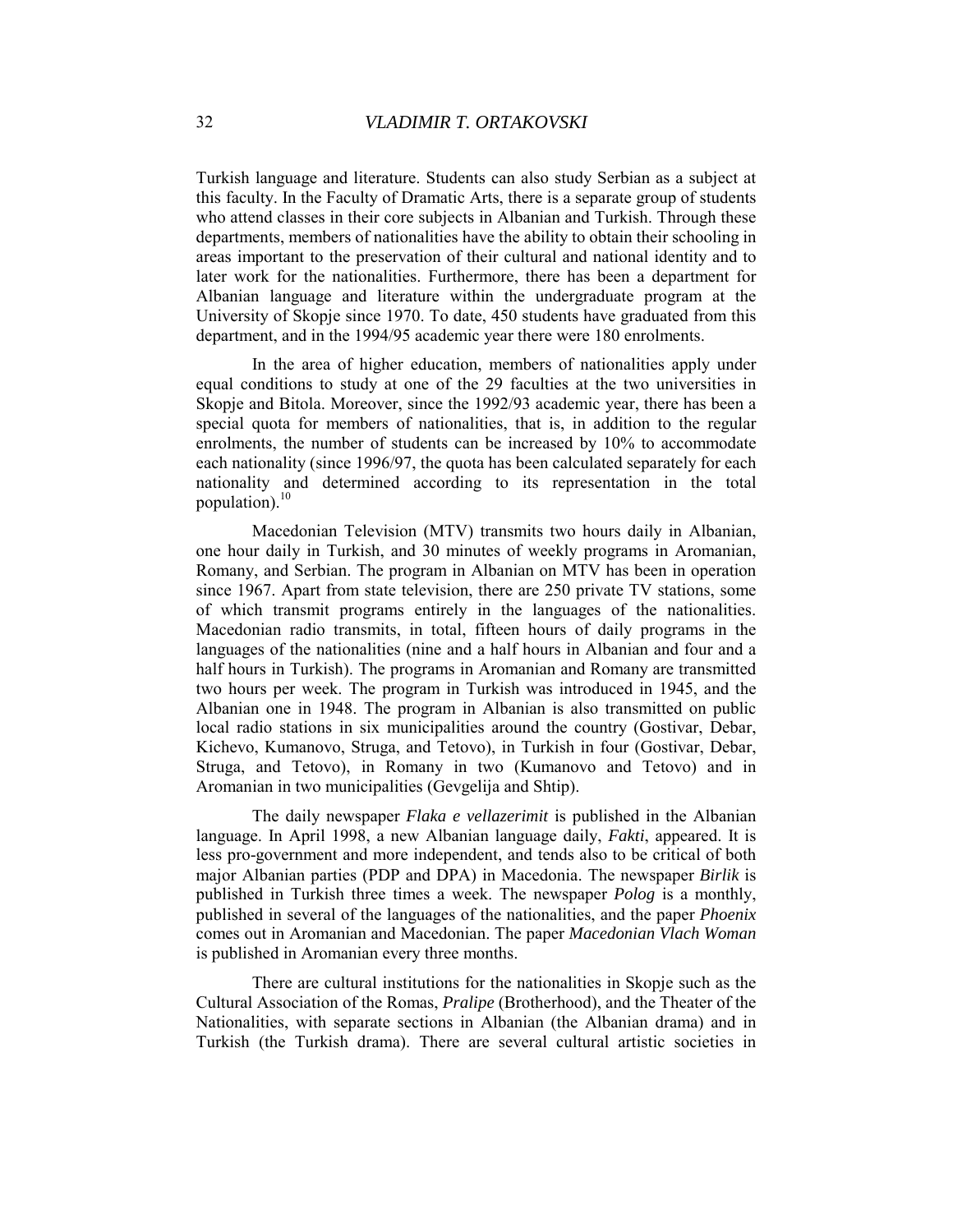Macedonia, financed partially by the state (8 Albanian, 4 Turkish, and 1 Roma). In addition, there are mixed societies (two Macedonian-Albanian, two Macedonian-Roma, one Macedonian-Turkish, and one Macedonian-Albanian-Turkish-Roma), theater groups, and sporting clubs.

The Republic of Macedonia, since its independence, has made considerable efforts to improve the position of the nationalities in various areas, even in the police, army, and the judiciary. Within the Ministry for Internal Affairs, the number of members of nationalities is 8.7% of the total number of employees, representing almost a twofold increase from 1993 to 1996. The quota for employment of Albanian policemen has been increased by 50%, and the number of Albanian women in this area has increased considerably.

Among army recruits, Albanian soldiers are represented with 16–26%, depending on the year of recruitment, and the number of soldiers of the other nationalities corresponds almost entirely to their proportional participation in the structure of the population. In the Ministry of Defense and the Army, the number of nationality civil personnel is 8.16%, of which 4.8% are Serbs, 2.87% are Albanians and 0.4% are Turks. The nationalities are also represented in the judiciary: in the Constitutional Court, three of the nine members, and in the Judicial Council of the Republic, two of the seven members, belong to nationalities. In the basic courts, 87% of the 477 elected judges are Macedonians, 6.9% are Albanians, 2.5% are Vlachs, 1.8% are Serbs, 0.6% are Turks and Muslims each, and 0.8% belong to other nationalities. In the courts of appeal, 84% of the 88 elected judges are Macedonians, 9.1% are Albanians, 2.2% are Turks and Serbs, and 1.14% are Vlachs and other nationalities. In the Supreme Court of the Republic of Macedonia, four of the 25 judges are Albanians and one member is of the Vlach nationality.<sup>11</sup> It should be taken into account that the increasing trend of representation of persons belonging to nationalities in the state administration is because of affirmative action by the state during last ten years. Yet, there are some limits for state affirmative action, considering that educational structures prevent persons belonging to nationalities from wider participation in some fields such as, for example, the judiciary.<sup>[12](#page-21-0)</sup>

#### *5. The Albanian Nationality in the Republic of Macedonia after 1991*

Despite periodic tensions and problems, the democratization process in the Republic of Macedonia has brought some relaxation with regard to interethnic relations in Macedonia. Members of the Albanian and other nationalities enjoy protection of their ethnic, cultural, linguistic, and religious identities, and they are represented in public institutions. The state also implements policies of affirmative action with the aim of increasing the representation of the members of the nationalities in many areas, such as the police, the army, education, and the judicial system. Political parties of the Albanian nationality in the Republic of Macedonia, first formed in 1990, have been included in all post-communist Macedonian governments.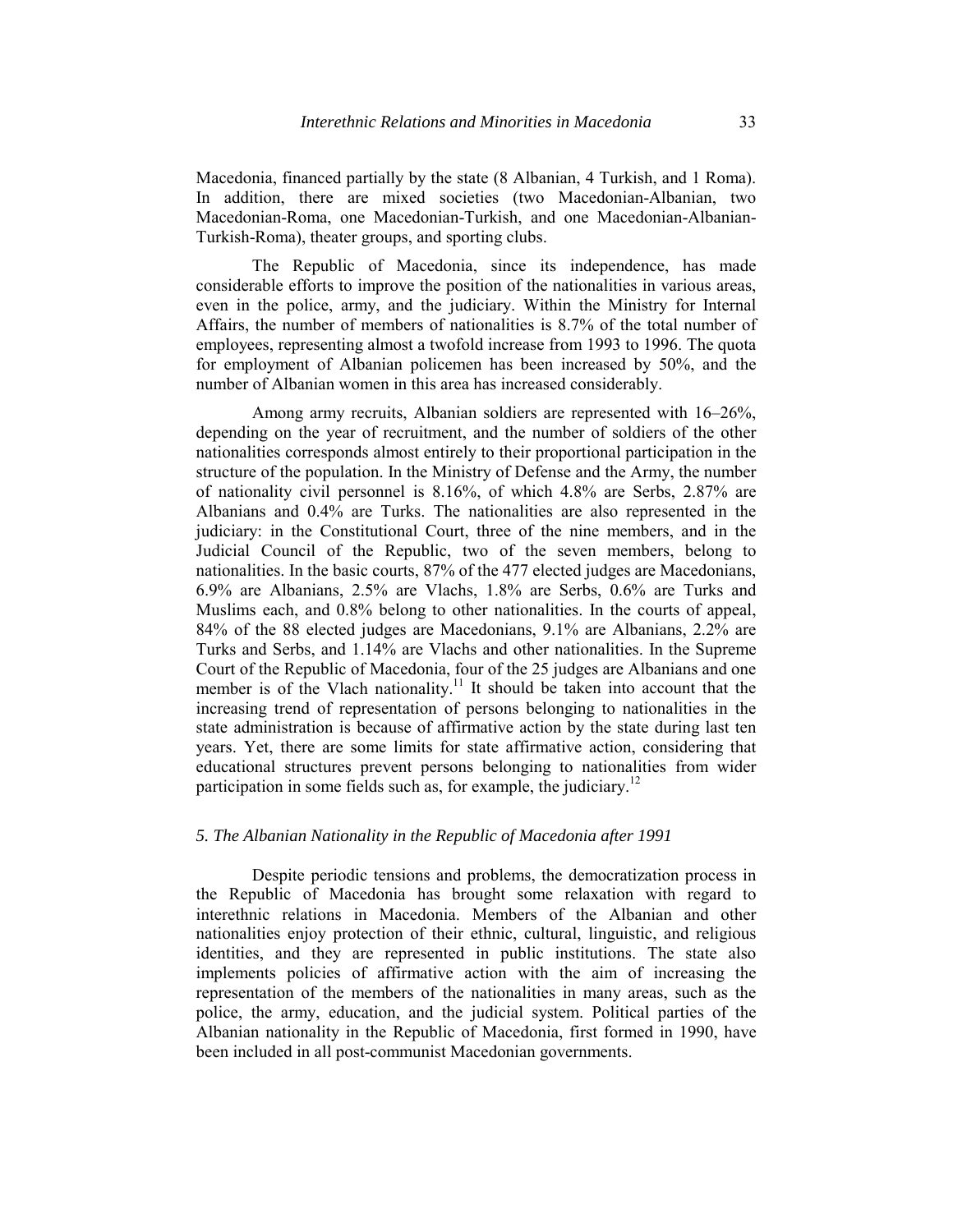The primary goal on the political agenda of the Albanian parties is to gain and extend their collective, rather than individual, rights. Their activities are directed towards the achievement of a different constitutional status for their ethnic group (redefinition of the Macedonian Republic as a bi-national state); the extension of linguistic rights (affirmation of the Albanian language as a second official language); education in the mother tongue on all levels, including university level; proportionate representation of Albanians in all political and public sectors (especially within the security and military forces); and development of greater autonomy for local government. As a report by the International Crisis Group correctly pointed out, the parties are divided over the means of raising the status of Macedonia's ethnic Albanians.<sup>[13](#page-21-0)</sup>

In 1991, the Albanian parliamentary group boycotted the adoption of the new Macedonian constitution. After that, some Albanian politicians in the Republic of Macedonia have radicalized their demands for collective political rights, including demands for territorial autonomy for the so-called region of Illyrida in the west of Macedonia in 1992; the formation of a paramilitary organization in early November 1993; and the creation of "parallel authorities" for Albanians in different segments of life in the Republic of Macedonia (this demand was made by members of the moderate wing of the PDP among whom were the former secretary general of the party and the deputy ministers for health and defense).<sup>14</sup> Further steps towards creating parallel institutions included the opening of the unofficial, private, Albanian-language university in Tetovo in late 1994 (still one of the hottest issues in Macedonia) as well as the anticonstitutional raising of the Albanian flag in front of the town halls in Gostivar and Tetovo in 1997.

The Macedonian government's reactions varied. Some Albanian motions were answered with harsh repression; sometimes they were ignored or tolerated. Government sometimes practiced an "ostrich tactic," and sometimes manipulated ethnic issues in order to divert public attention from hot social and economic problems.[15](#page-21-0)

In the "minority flags" case, the mayors of Gostivar and Tetovo, Rufi Osmani and Alajdin Demiri, were arrested after violent clashes in July 1997. Macedonian special police forces entered the city of Gostivar, in western Macedonia, to forcibly remove an Albanian flag flying over the city hall. According to the Flag Law, the Albanian flag could fly only on holidays and only alongside the Macedonian flag. Ethnic Albanian demonstrators gathered to prevent the police from entering the town hall, and the state security officers responded with brutal force. In the violent confrontations between the police and ethnic Albanians, three people were killed and more than 200 injured. On 17 September 1997, Osmani was sentenced to thirteen years and eight months in prison for violating Articles 319 ("inciting national, racial, and religious hatred, discord, and intolerance") and 377 ("neglect to exercise a court ruling") of the Macedonian Penal Code. Gostivar City Council Chairman Refik Dauti received a three-year prison sentence. Demiri and Tetovo City Council Chairman Vehbi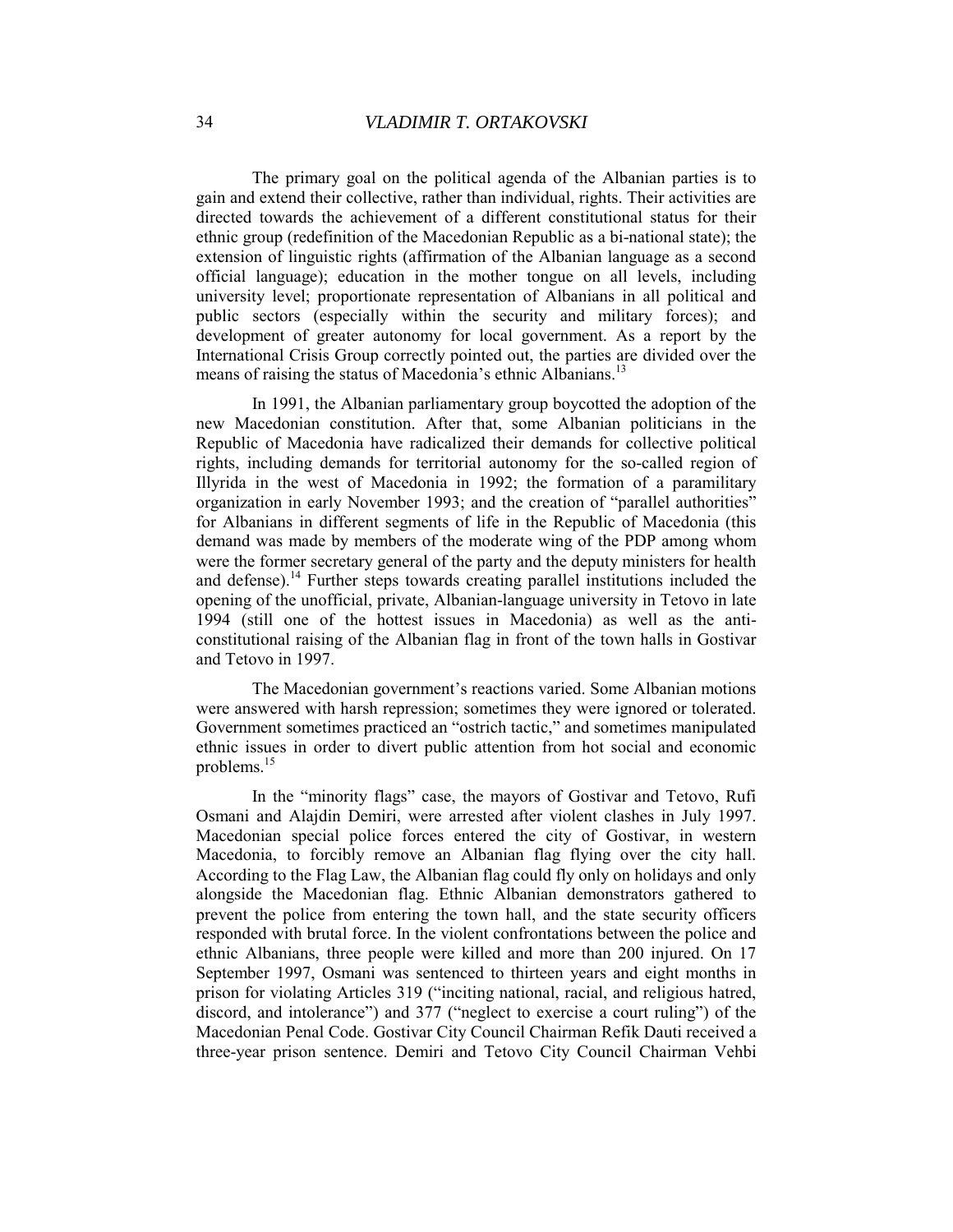Bexheti were each sentenced to two years and six months. Osmani's sentence was later reduced to seven years and eight months, which he began serving in April 1998. The sentences of the other defendants were also reduced.

After the parliamentary elections in fall 1998, the new coalition government elected proposed, and the Macedonian parliament passed (in January 1999), an amnesty act with the main aim of releasing the ethnic Albanian politicians. In order to release Osmani, Demiri, and the others, the sentences of almost 1,000 persons convicted of a variety of crimes were also reduced.<sup>[16](#page-21-0)</sup>

In the name of the human rights of minorities and for a stable resolution of internal conflicts, some representatives of the international community devoted significant attention to the rights of the Albanians, especially in Serbia and Macedonia. These activities often stirred and gave legitimacy to Albanian national aspirations. It was not uncommon to see the international community acting in contradictory ways, for example, with its activities in Bosnia and Herzegovina.

In its policies towards the Republic of Macedonia during 1993, the international community seemed to make the same mistake. It started from the premise that interethnic conflict was the primary source of the instability that could escalate into armed hostilities and war, and so it made the human rights of the Albanian minority the focus of its activities. This was done in a situation where Albanian politicians had already demanded the status of a constitutive nation and the rights deriving from that, including the guarantee that human rights would be protected in constitutional, legal and political provisions implemented equally for all individuals and minority groups. Singling out the largest minority, the Albanian one, for special treatment, was in full contradiction of this principle. In the beginning of 1994, however, the international community determined that the Albanians in the Republic of Macedonia should have the right to territorial autonomy in the western regions, and that the non-recognition of that right would be a violation of their human rights. In this, not only did it allow for the ambiguity of legitimate Serbian rule in Kosovo by signaling its support for the Albanian desire for a separate state, but it also appeared to be helping this project along toward its goal of linking up with the Albanians in Macedonia and Albania.<sup>17</sup>

In the Republic of Macedonia, the representatives of the international community wanted to prevent war from breaking out and spreading beyond the borders. So they endeavored to: (1) prevent the connections between Albanians in Kosovo and Albanians in the Republic of Macedonia, by exerting pressure on the Macedonian Government to guarantee minority rights for Albanians in Macedonia; and (2) prevent the internal destabilization of interethnic relations between Macedonians and Albanians. In reality, the sustained attention devoted to the Albanians by the missions of the international community had the opposite effect, stimulating Albanian radicals to put forward their demands for national rights on a territorial basis in Macedonia. This forced the political moderates in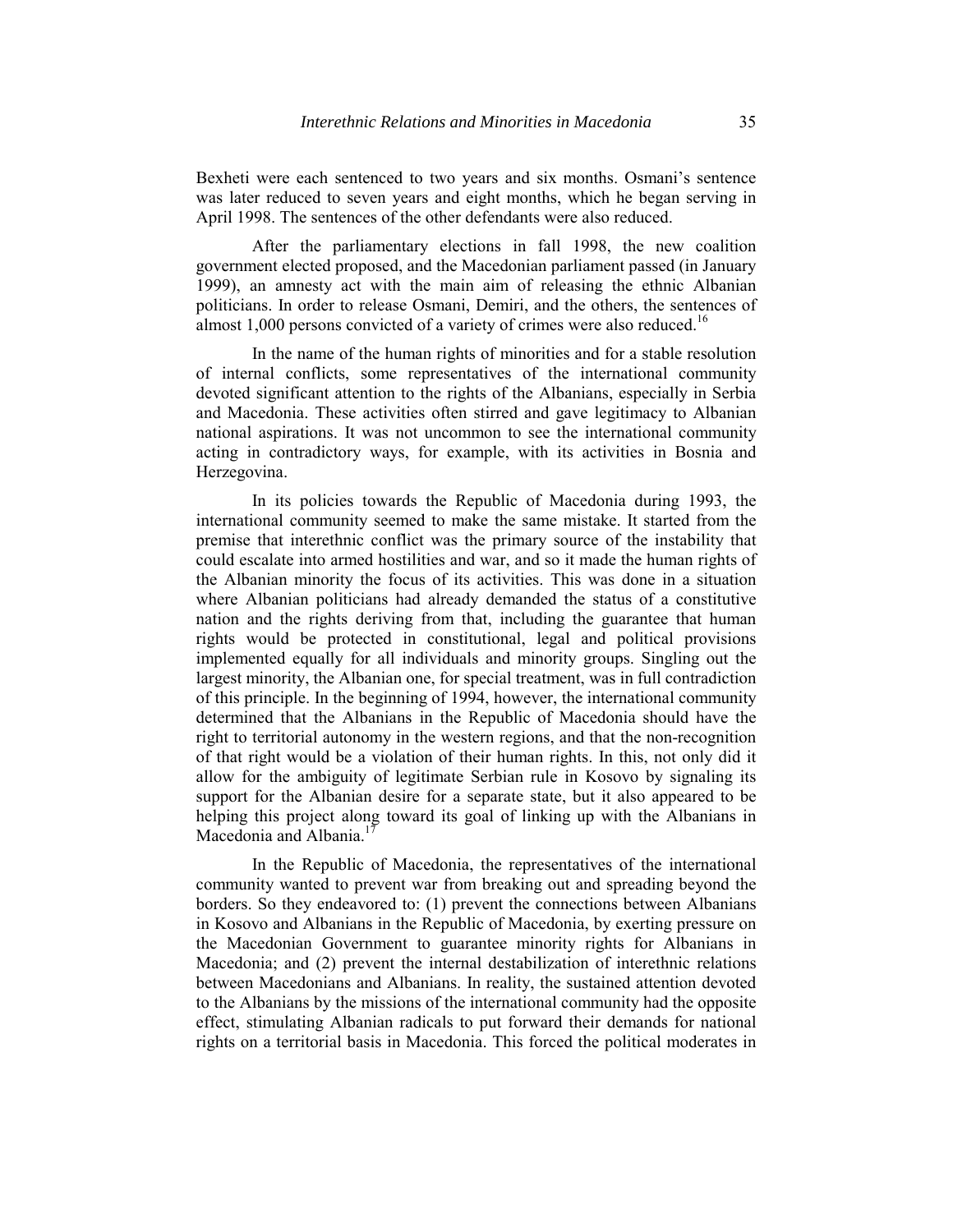the Albanian community, who preferred to approach the issue via civil rights, to address their voters with an election platform in which they demanded the status of a constitutive nation in the Republic of Macedonia.

In the Republic of Macedonia just as in the other former Yugoslav republics, placing separate ethnic groups in the forefront, rather than developing stable democratic political institutions or assisting with the economic reforms and development, was counterproductive.<sup>18</sup>

Until 1997, Albania continually conditioned its relations with Macedonia on the advancement of the status of the Albanian minority, as well as on satisfaction of all its demands for tertiary education in Albanian and for representation in the institutions of the state. (On the other hand, Tirana did not endeavor to make any reciprocal moves to advance the position of the Macedonian national minority in Albania.) After the 1997 riots in Albania and the collapse of Sali Berisha's government, the new government of Fatos Nano came to power, and the situation changed. Tirana did not give up its support for the Albanians living in the Republic of Macedonia and its obligation to support their advancement, but it determined that the minority rights of Albanians should be satisfied according to European standards and within the institutions of the system, and not by disloyalty towards the state, in the streets, and through parallel institutions.

Visiting the Republic of Macedonia on 15 and 16 January 1998,<sup>19</sup> the Albanian premier Fatos Nano stated that Tirana officially saw "the Albanian question" in the Balkans within a future united Europe. He stressed that Albania would always stand for the protection of the aspirations of Albanians when they were expressed in a democratic and modern way as a condition for integration into the European processes. Nano rejected the national radicalism imposed by his predecessor, stressing that "national-patriotism is an antiquated thing;" and that "separate institutions, parallel institutions, ghettoization... cannot assist the spirit of cohabitation, of common living and progress."<sup>[20](#page-21-0)</sup>

During the most recent events on the border between Macedonia and Kosovo after February 2001, Tirana officially condemned "extremist" ethnic Albanian violence. Albanian Prime Minister Ilir Meta said that "maintaining [Macedonia's] territorial integrity and sovereignty is as essential for Albania as it is for regional stability."<sup>[21](#page-21-0)</sup>

### *6. The Higher Education Issue*

The increased interest in university studies among Albanian students in the Republic of Macedonia is related to the discontinuation of instruction in the Albanian language at the University in Prishtina in 1991. Before the disintegration of SFR Yugoslavia, around 1,800 students from Macedonia studied at other universities in Yugoslavia, 1,200 of whom (almost all of these belonging to the Albanian nationality) studied at the University in Prishtina. In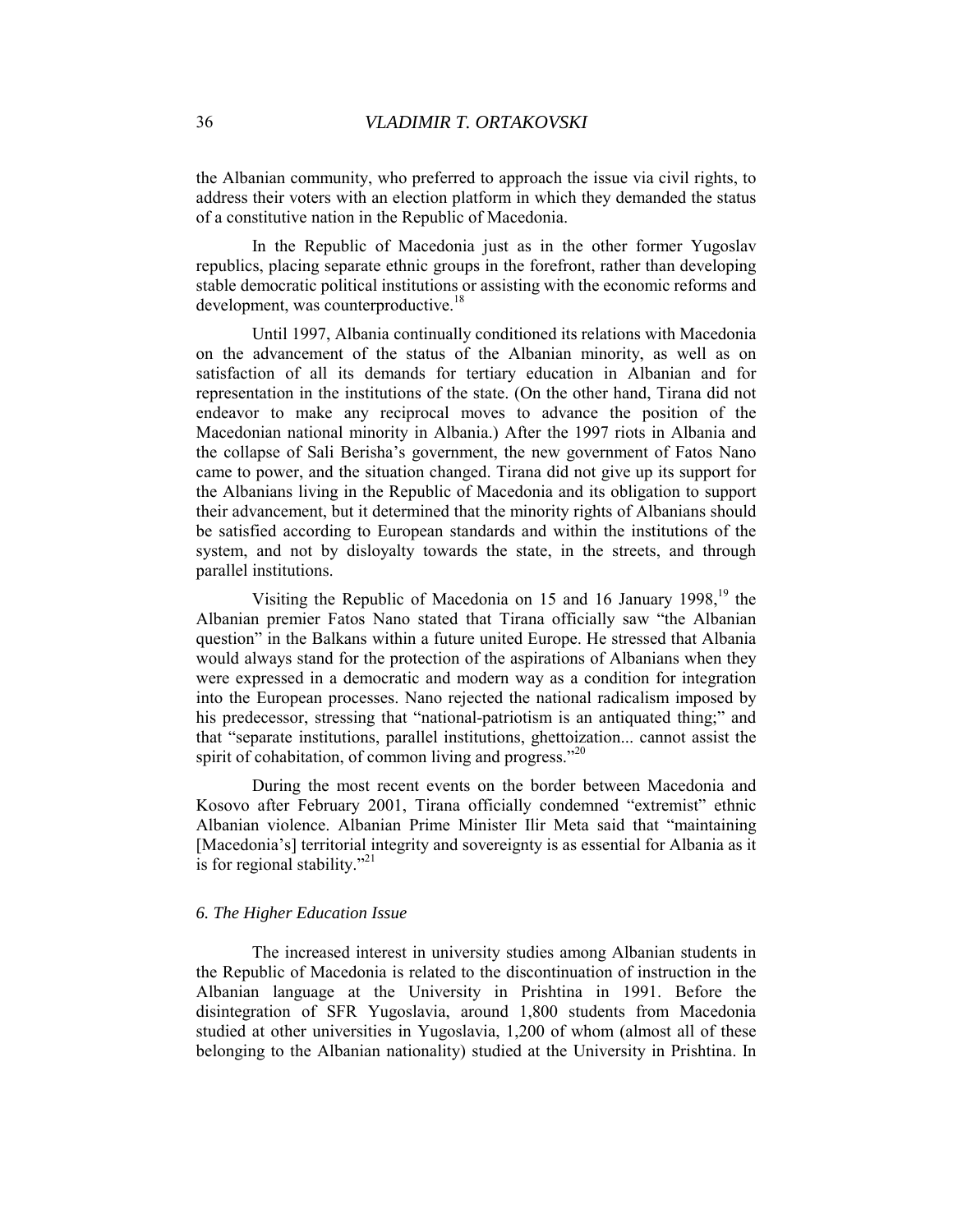the new circumstances, a small number of Albanian students from the Republic of Macedonia study at faculties in Albania.

 In late 1994, a private Albanian university was established in Tetovo, a majority ethnic Albanian town in western Macedonia.<sup>22</sup> The government declared the university illegal and police raided the premises in December 1994. Despite government warnings, the university reopened two months later. Two days later, the police again raided the university, destroying parts of the building, confiscating equipment, and arresting several administrators, including the president of the university, Fadil Sulejmani. One Albanian died in the clashes between ethnic Albanians and Macedonian police. The university reopened the following month and continues to operate, unrecognized by the government but no longer closed down by the authorities. Operating outside the legal framework, its degrees are not recognized anywhere, except in Albania.

 For the Albanians, university education in their mother tongue is seen as a key means of achieving social and economic parity with the ethnic Macedonian majority. But the formation of the university in Tetovo in the Albanian language has led to the ghettoization of the Albanian nationality relative to other Macedonian citizens. The fact that representatives of radical Albanians forced its establishment led to the abovementioned reactions by the authorities. Unfortunately, the question of the university in Tetovo was posited as a political issue, not an educational one, by both the radical Albanians and the Macedonian authorities.

 Along the lines of the constitutional stipulation for secondary schools with minority-language education, students at an Albanian-language university must also receive Macedonian-language education. If the Albanian-language system does not guarantee its students at least adequate command of the Macedonian language, their career chances are automatically limited. Furthermore, if ethnic Albanians do not study Macedonian properly, it will hamper their integration into society, further cement segregation, and ultimately undermine the stability of the state. $^{23}$  $^{23}$  $^{23}$ 

The question of the "University in Tetovo" received different treatment by the Albanian state after 1997. Visiting Macedonia in January 1998, Fatos Nano stressed that the question of education cannot be resolved in the streets with radicalism. He embraced the idea of a common Macedonian-Albanian and Albanian-American university, revising significantly the policy of the radicals among the Macedonian Albanians.<sup>[24](#page-21-0)</sup>

The OSCE High Commissioner on National Minorities, Max van der Stoel, put forth very interesting proposals in November 1998 and 2000 concerning the Macedonian Albanians' demands for higher education in the Albanian language and for increasing their representation in public administration. He suggested the establishment of a trilingual (English, Macedonian, and Albanian) university, with five faculties: Law, Public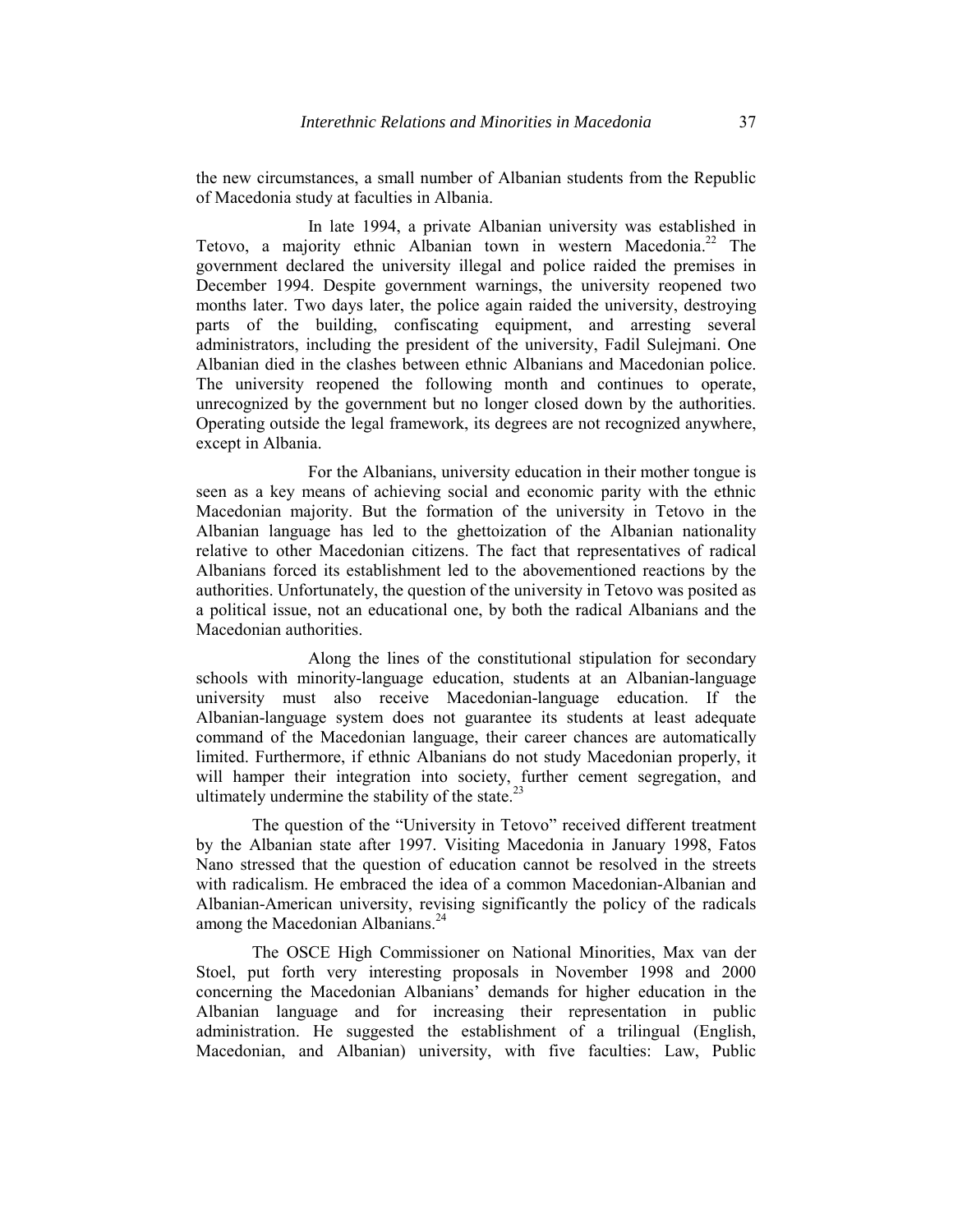Administration, Business Administration, Communication Sciences, and Pedagogical Sciences. The university would be private and financed through international financial assistance.

The adoption (and on-going implementation) of a long-postponed Higher Education Law (in force since 11 August 2000) should bring an answer to the question of whether it is possible to fit the students from "Tetovo University" into the educational system of the Republic of Macedonia. According to article 198, they can continue their studies at the appropriate level at recognized higher education institutions after requesting an assessment of their knowledge and on the basis of demonstrated results. Article 95 provides that education at private higher education institutions may also be performed in the languages of national minority members or in any other language. This is the basis for the possible transformation of "Tetovo University," and for the establishment of "Stoel's" private tri-lingual (Macedonian, Albanian, English) University. "Stoel's" University shall have "a European, international and modern orientation, while being committed to the Albanian language and culture,<sup>225</sup> and is expected to open its doors in October 2001.

#### *7. The Impact of the Kosovo Conflict on Macedonia*

When the Kosovo conflict broke out in 1998, Macedonian Albanians gave their clear support to Kosovo Albanians. After all, the relationship between Albanians in Macedonia and Kosovo has traditionally been closer even than with the Albanians in Albania. Due to the unrestricted internal mobility, Albanians in the former Yugoslavia were able to create their own ethno-cultural community, despite being situated in different federal units. The most prominent members of the Albanian community do not differentiate between citizenship of the Macedonian or Yugoslav state and perceive the Albanian community to be a whole. The strong emotional tie to Kosovo was explained in this way: "Albanians in Macedonia may feel an ethnic tie to Albania, but the big emotional tie is to Kosovo. Kosovo is the cultural and intellectual foundation for us. The writers, the journalists, the educators all came from Kosovo; anything of value is from there. We need to defend Kosovo."<sup>26</sup>

After 1998, the topic of Kosovo refugees was not publicly discussed in Macedonia. The refugees have officially been described as "guests" of Albanian families in the western part of Macedonia.

Under the influence of these Prishtina-educated Albanians eager to assume leadership in their community in Macedonia, ordinary citizens of Albanian origin are highly responsive to the currents in Kosovo, and they speak openly about their readiness to fight alongside their co-nationals and relatives in Kosovo.<sup>27</sup> Arben Xhaferi, the leader of the DPA, said that the situation in Kosovo "is pushing us to be soldiers, to think in a military way. We are good soldiers and we know how to fight."<sup>[28](#page-21-0)</sup>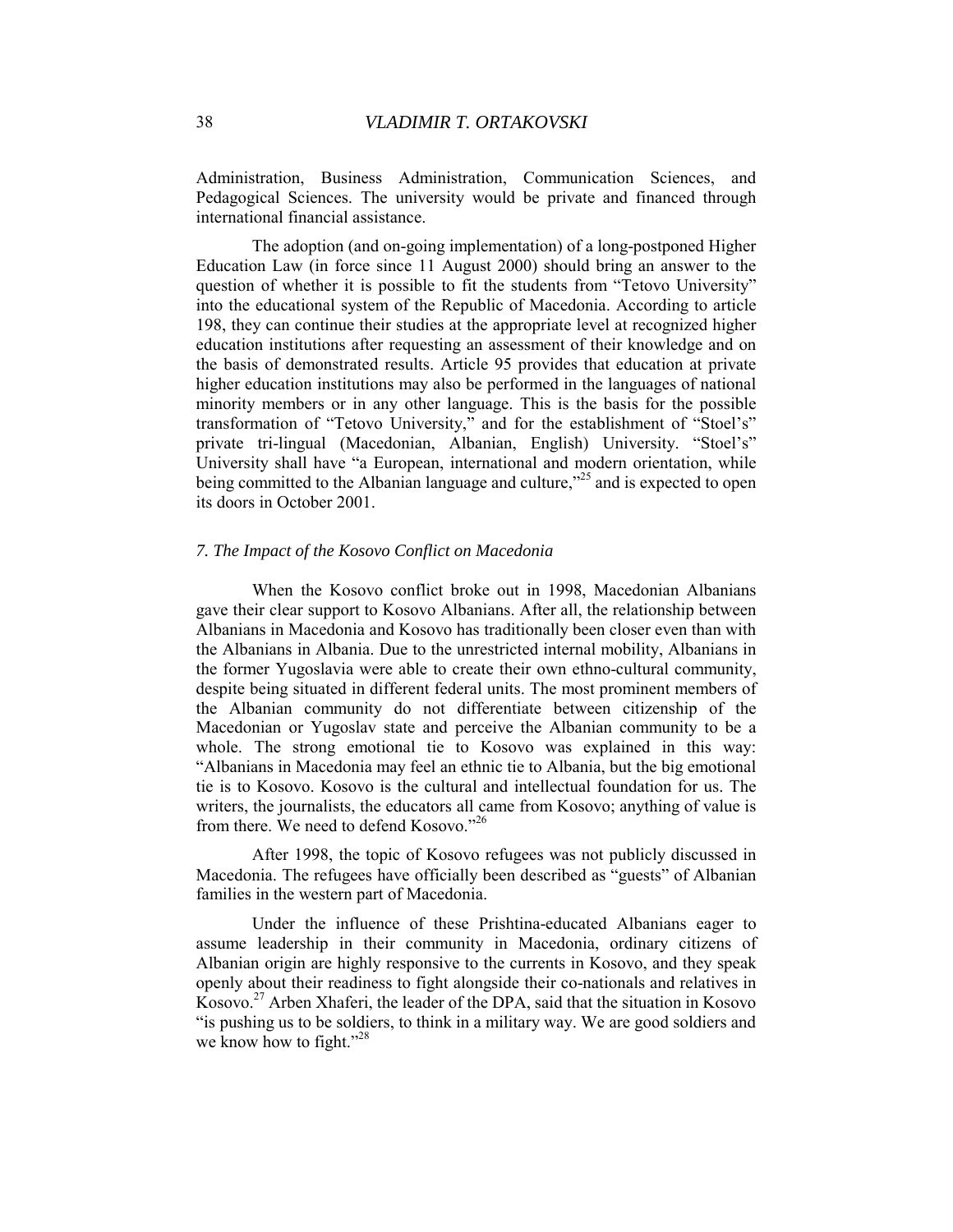On the Albanian side of Macedonian society, there is no dilemma concerning how the problem of Kosovo should be resolved—its independence is not questioned.<sup>29</sup> Albanians in Macedonia openly called for NATO military intervention in Kosovo as the only way to stop the war.

After the Kosovo crisis exploded in March 1999, a huge influx of refugees from Kosovo arrived in Macedonia. According to Macedonian Red Cross, there were a total of around 360,000 Kosovo refugees in Macedonia after June 1999, which equals 18% of its population. Refugees from Kosovo after NATO began bombing Yugoslavia arrived in Macedonia in fleets of buses. From Prishtina, the Kosovo capital, thousands of vehicles (as well as trains) were directed along the main road to Macedonia. The intensified ethnic cleansing in Kosovo created a humanitarian disaster reminiscent of World War II. Although not proclaimed publicly even by militant Serbian nationalists, cleansing parts or even all of Kosovo of its Albanian population was on the hidden agenda of Milošević's regime.

The Kosovo conflict had several main points of impact in Macedonia:

a) Repercussions of the Kosovo conflict and of the influx of refugees nearly caused economic and social catastrophe. Macedonia emerged as an independent state with a burdensome legacy as the most underdeveloped and the poorest Yugoslav republic. At the center of a turbulent region, it could not attract foreign investments. In addition, for a long time Macedonia was under a dual embargo—one from the north, in the form of the UN sanctions against the FR of Yugoslavia, and the other from the south, dictated by the Greek government because of the dispute over the name "Macedonia." Trying to divorce the country from its turbulent neighborhood, Macedonia was faced with a war in Kosovo repeatedly cutting its economic traffic and trade connections with the FR of Yugoslavia. Prolongation of the Kosovo conflict could have brought disastrous consequences for the already feeble Macedonian economy.

The sheer volume of the refugee crisis threatened to destabilize Macedonia (and Albania) in economic and social terms. The collapse of the economies of these two countries under the weight of the refugee crisis will be Milošević's indirect revenge on the region.

b) The wave of refugees could upset Macedonians' own delicate demographic balance by emboldening its Albanian and Serb nationalities, leading to the same kind of ethnic and religious polarization that has torn apart the rest of the region.

Macedonia's ability to receive refugees is limited; contingency planning assumed only 20,000 refugees. With 360,000 refugees, Macedonia faced the possibility of a general chaos that could have resulted in turmoil and breakdown. Despite all the difficulties, Skopje accepted refugees according to international standards, with the assistance of the UNHCR, during the Kosovo war.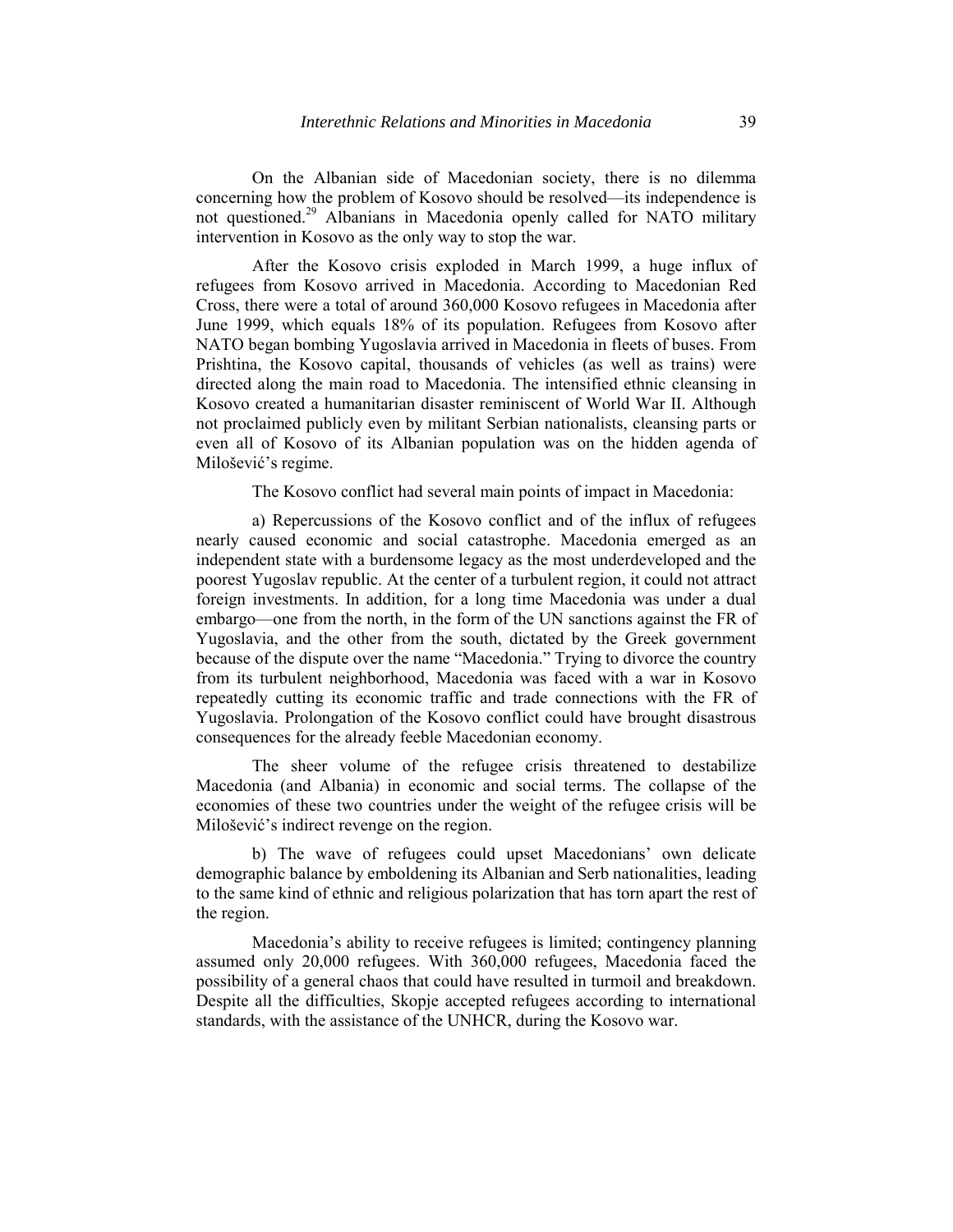There was speculation that many of the refugees would have preferred to stay in Macedonia rather than to go to the impoverished mother country. Indeed, only 951 Kosovo Albanians left Macedonia for Albania. 81,705 of them left Macedonia for developed countries under the UNHCR's humanitarian evacuation program.

Macedonia also worried about the impact that more than 360,000 Albanian refugees might have on its own ethnic mix. Such a large Albanian population would disturb the Republic's fragile demographic balance.

Macedonia's predicament is but one of a number of destructive spillover effects that could result from newest phase of the Kosovo conflict. Macedonians fear they have the most to lose. "People are afraid that after Kosovo comes Macedonia... On the first day of NATO bombing the Christian segment of population was very quiet and the Muslim segment, especially the ethnic Albanians, were celebrating with music... Macedonia's polarization would be worse. It could lead to disintegration."<sup>[30](#page-21-0)</sup>

c) The Kosovo conflict might have a more direct impact on Macedonia's security. There was an increased risk of infiltration of some radical Albanian elements that might radicalize the situation in Macedonia. It is believed that the Kosovo Liberation Army (KLA) has been present in Macedonia from the early days of its establishment.

Macedonia also saw an increased flow of weapons from Albania after 1997. The Macedonian Army and security forces were poorly equipped to control the situation along the Macedonia-Albania border. It is estimated that the greater part of 700,000–800,000 small arms and light weapons stolen during the 1997 unrest in Albania have found their way into Kosovo, either directly from Albania, or through Macedonian territory. However, a certain suspicion remains as to whether the final destination of such weapons is in Macedonia or Kosovo.<sup>[31](#page-21-0)</sup>

d) Unintentional involvement in the Kosovo conflict due to the actions undertaken by the international community was also possible. As hosts to 16,000 NATO troops keeping peace in Kosovo, many Macedonians feared that the Yugoslav Army would be turned against them. They also feared becoming a base for ground invasion against a neighbor whose vengeful memory may endure much longer than NATO's presence. $32$ 

#### *8. Concluding remarks about the recent conflict in Macedonia*

A new phase of security and interethnic instability in Macedonia opened in February–March 2001, after 40 days of armed actions by Albanians, believed to have infiltrated from Kosovo into the northwestern territory of Macedonia, their occupation of Tanusevci (an ethnic Albanian village) and several more villages on Macedonia's northern border, and 12 days of siege over Tetovo, the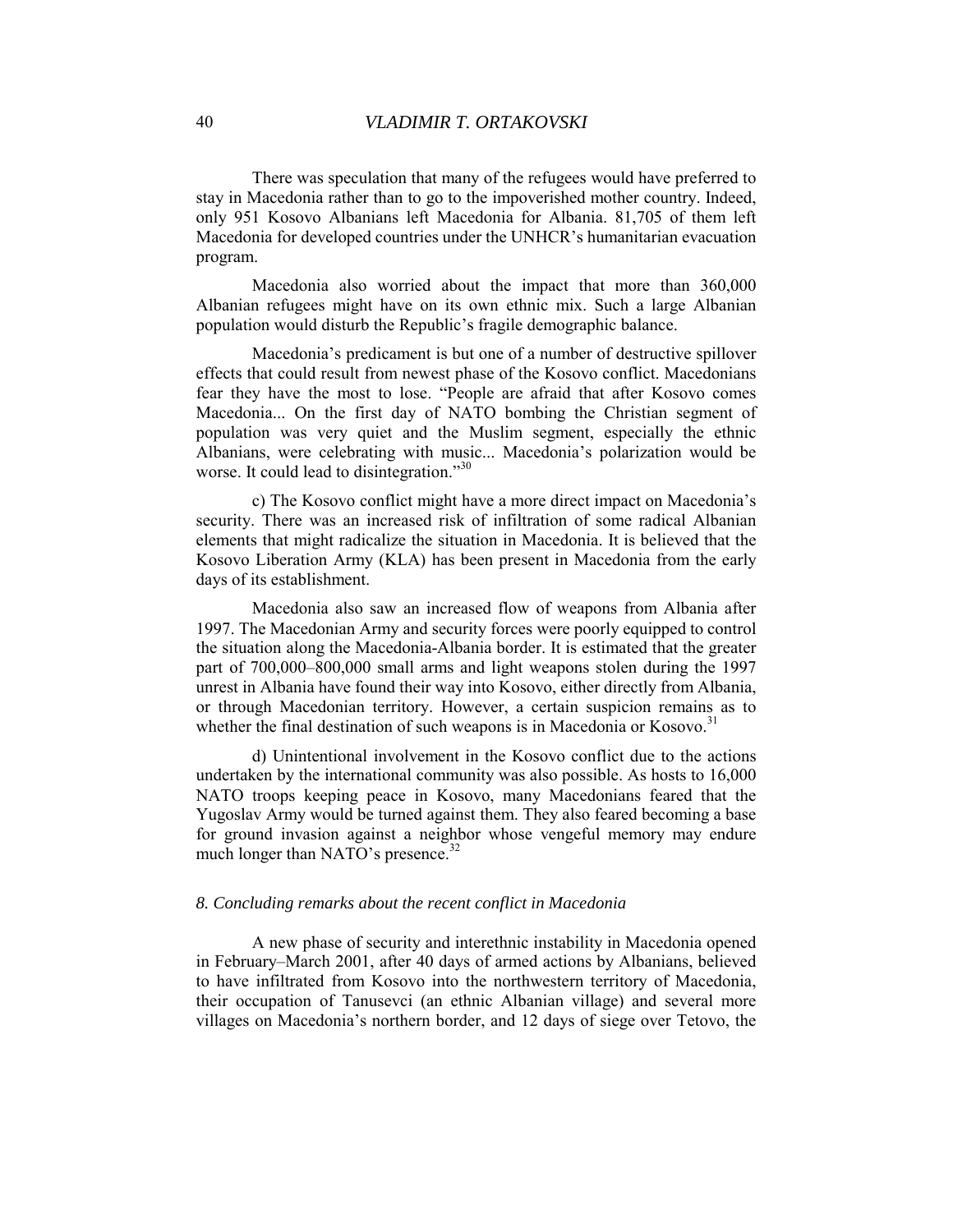second largest town in Macedonia. Tetovo had been under machine-gun and sniper fire from armed Albanian groups.

Macedonian security forces have battled Albanian extremists along the country's northern border, and in the hills around Tetovo. The army launched a military offensive on 28 March 2001, in the border area centered on the villages of Gracane, Brest, Malino Malo and Gosince. The parts of the Albanian extremists were forced to retreat to Kosovo at the time.

According to security and media estimations, the number of armed rebels was between 500 and 1,000 people. They are called National Liberation Army (NLA, or UÇK in Albanian). Most of the rebels came from Kosovo, and were members of or trained by the UÇK/KLA of Kosovo. Among them a small number seemed to be foreign mercenaries. There were speculations by Western media (*The Observer*, *The Sunday Times*, *The Guardian*) that some of them were trained by former British SAS and Parachute Regiment officers and by the CIA in the days when NATO was confronting the Yugoslav Army during the Kosovo crisis. These extremists are in coordination with the Liberation Army of Presevo, Medvedje and Bujanovac (UCPMB), operating in southern Serbia. According to an article of the *Newsweek* magazine (March 26), a major role in the conflict is played by criminals and local thugs, who operate under the motto: "Stability isn't profitable, conflict is." Soon after the February 2001 event, several hundred Macedonian ethnic Albanians, most of them young and with extreme political views, joined the rebel forces.

In fact, Macedonia's borders with Kosovo were not properly patrolled by KFOR from the Kosovo side. It has also been through the American-controlled Sector B that the KLA infiltrated Southern Serbia several months ago.

The Albanian extremists' armed operations began at the moment when, and partly because, one big open issue had been resolved, namely the delineation of the common Yugoslav-Macedonian border. Talks on this issue between diplomatic and technical groups from both countries had been ongoing for years and, after Milošević's fall, the agreement was finally reached on 22 February 2001, when the Macedonian and Yugoslav presidents signed it. Every factor in the international community (Macedonia's neighbors, the EU, USA, NATO, etc.) welcomed this agreement as a further step towards reducing tension in the region. Among ethnic Albanians in southern Serbia and in Kosovo, however, there was open dissatisfaction with the border demarcation agreement.

One of the NLA aims was to destroy the Macedonian model of good interethnic and intercultural relations. Prior to the violence around Tanusevci and the hills above Tetovo Macedonia had been regarded by the international community as a unique example of conflict prevention in the Balkans. Not only did the country secede from the former Yugoslavia without violence, it also managed to avoid intra-state ethnic conflict, even during the peak of the Kosovo crisis in 1999 when 360,000 Kosovo Albanian refugees poured into the country. United Nations Special Envoy to the Balkans Carl Bildt summed up the situation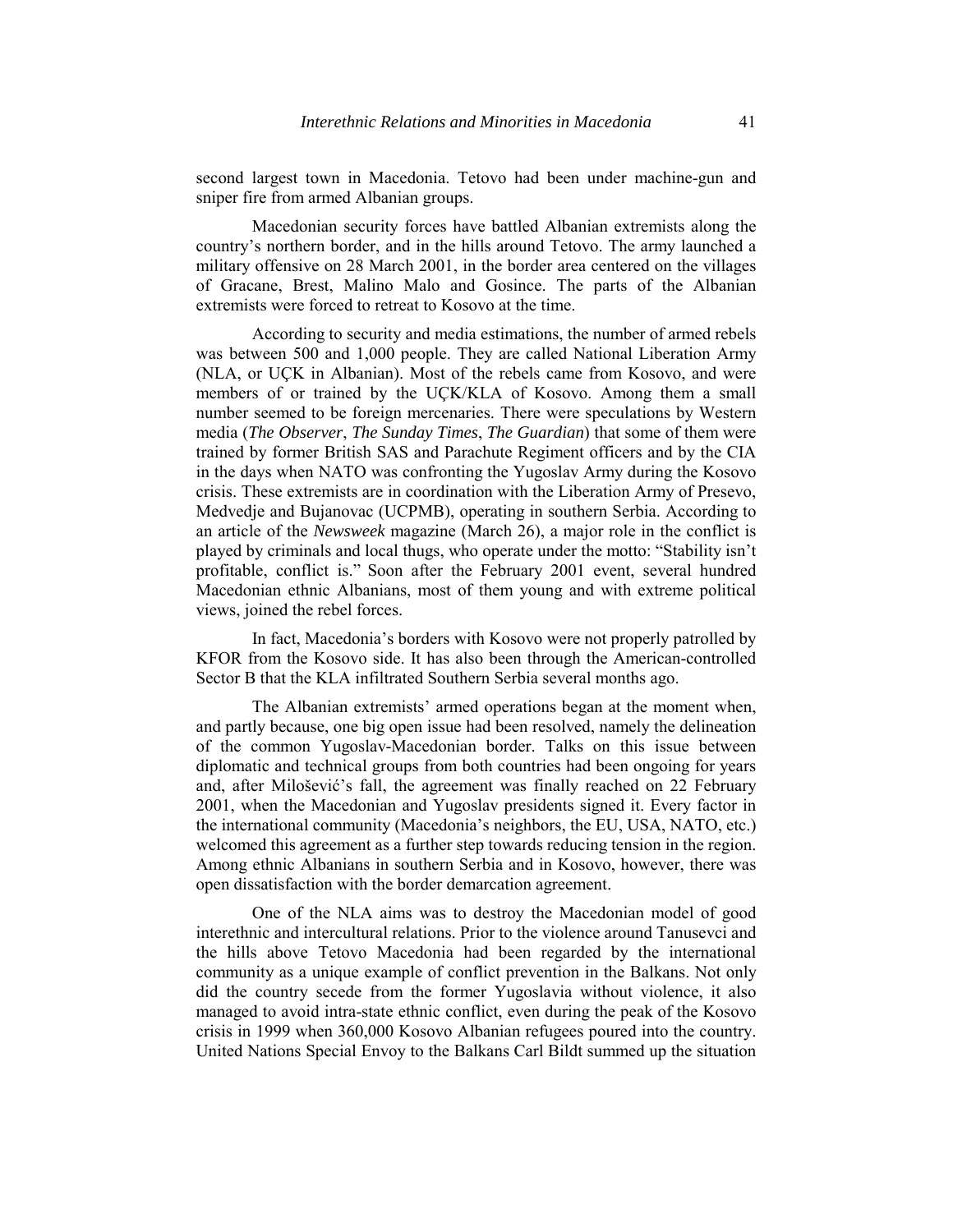in Macedonia when he said (on 16 March 2001): "What is at stake here is not only Macedonia… (but) really everything that we have been trying to do in the Balkans: democracy, people living together, interethnic cooperation."

Why did the troubles from Kosovo and southern Serbia begin to spread to Macedonia, creating not only the biggest security and political crisis in the country since its independence ten years ago, but also an extremely dangerous situation in the Balkans and a real threat of greater conflict in the region? As the former US Ambassador to the UN Richard Holbrooke said in an interview given for the Greek news magazine *To Vima* on 24 March 2001, extreme Albanian nationalism is the biggest threat to the stabilization of the Balkans, now.

Greater Serbian nationalism was vanquished during the last decade, after a series of defeats (in Croatia in 1991–1992 and 1995, in Bosnia and Herzegovina in 1992–1995, in Kosovo in 1999). However it seems that some Albanian extremists did not learn the lesson that it is impossible to create "greater" states in a space as small as the Balkans. Almost every Balkan state has had a dream to be greater than it is (Greater Greece, Greater Serbia, Greater Romania, Greater Bulgaria, Greater Albania, Greater Croatia, Greater Montenegro, Greater Macedonia, etc.), and very often their demands for a greater states have involved the same territories!

Finally, it is also possible that the minority-majority conflicts can spill over to other European countries outside the Balkans. In spite of the high level of economic and technological development, and the creation of supranational integration structures in Western Europe, radical minority movements have not disappeared e.g. the Cornish, the Scots, and the Welsh in UK or the Basque, Catalans, and Galicians in Spain, or the Flemish and Walloons in Belgium etc. All these European nationalisms can hardly wait for further Balkan instigation.

 $\overline{a}$ 

*This article was submitted for publication in March 2001. It analyses inter-ethnic relations in the Republic of Macedonia in the period prior to the armed conflict that erupted in Spring 2001.* 

<sup>&</sup>lt;sup>1</sup> 1994 Census, *Data on the Present and the Future: First Results* (Skopje: Republic Statistic Office, 1994).

<sup>2</sup> Palmer, Stephen E. and Robert R. King, *Yugoslav Communism and the Macedonian Question* (Hamden, CT: Archon, 1971), p. 178.

<sup>&</sup>lt;sup>3</sup> Quoted from Eran Fraenkel of Search for Common Ground, who has worked in the region for more than 25 years. Latham, Judith, "Roma of the Former Yugoslavia," *Nationalities Papers* 27, no. 2 (1999), p. 218.

<sup>&</sup>lt;sup>4</sup> Constitution of the Republic of Macedonia (Skopje: NIP "Magazin 21," 1991), pp. 3–4, 8, 11 and 20.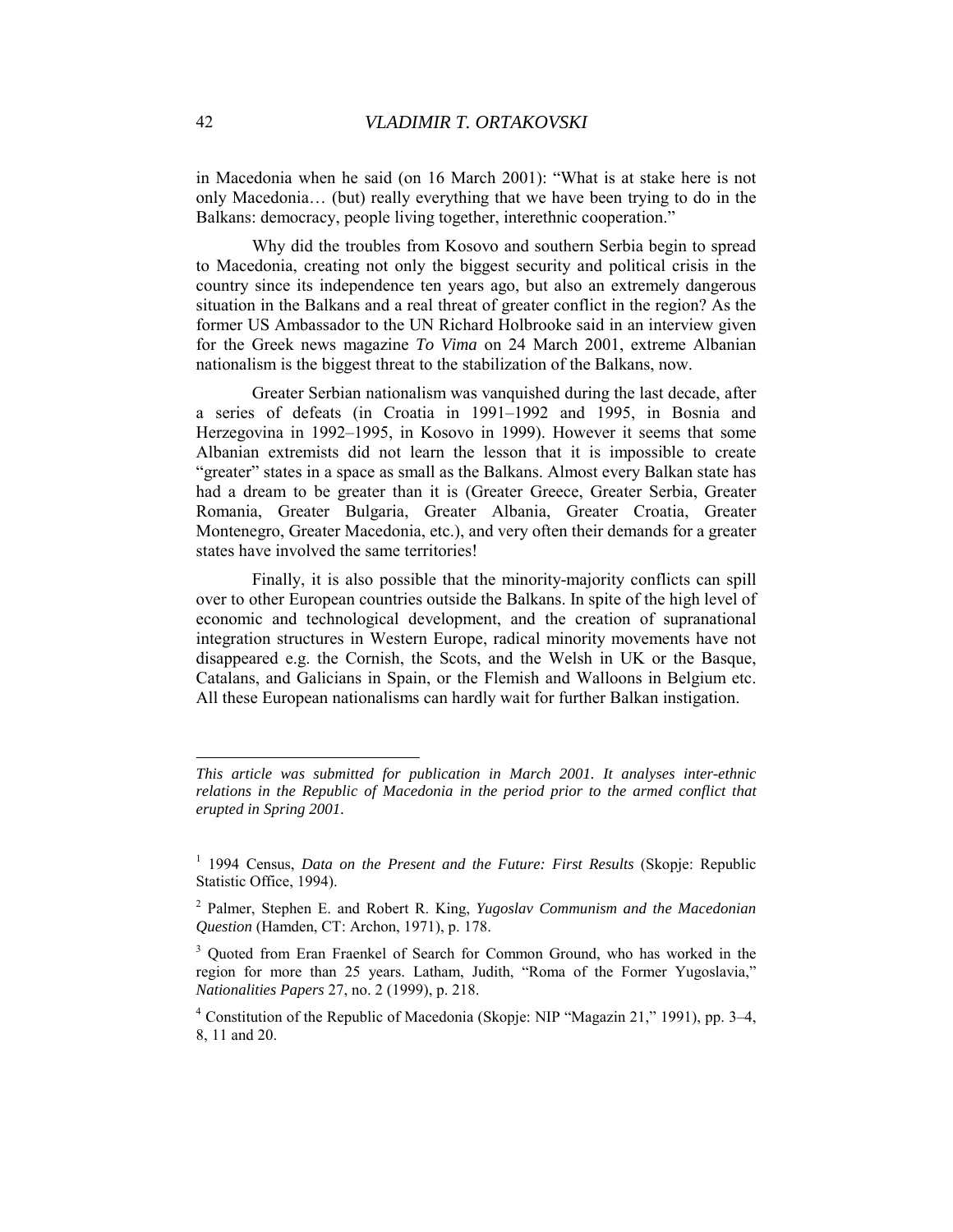<sup>5</sup> The Law on Local Self-Government (part XIV: Official use of the languages in the units of local self-government) is quoted from *Sluzhben vesnik na Republika Makedonija*, no. 52/95.

<sup>6</sup>The texts of the Law on Personal Identity Cards and the Law on Registries of Births, Deaths and Marriages can be found in *Sluzhben vesnik na Republika Makedonija*, no. 8/95.

<sup>7</sup> "Facts About National Minorities in the Republic of Macedonia" (Ministry of Foreign Affairs, Skopje), pp. 12–13.

8 Kantardziev, Risto and Lazo Lazaroski, "Schools and Education," p. 110.

<sup>9</sup> "Facts About National Minorities in the Republic of Macedonia," in Mihailo Apostolski and Haralampie Polenakovich (eds), *The Socialist Republic of Macedonia* (Skopje: Kultura, 1974), pp. 14–17; Ortakovski, Vladimir T., "Co-existence of Nationalities in Macedonia," paper presented at the Roundtable "Update on Macedonia" (Washington DC, 27 April 1995), pp. 2–4.

<sup>10</sup> Ortakovski Vladimir T., "Co-existence of Nationalities in Macedonia," pp. 2–4.

<sup>11</sup> "Facts About National Minorities in the Republic of Macedonia," pp. 24–31.

 $12$  For example, in the Republic of Macedonia there are a total of 350 Albanian law graduates, of whom only 90 have passed the bar examination, which is one of the preconditions for candidacy to be a judge.

<sup>13</sup> "The Albanian Question In Macedonia: Implications of the Kosovo Conflict for Inter-Ethnic Relations in Macedonia," report by the International Crisis Group (11 August 1998).

<sup>14</sup> For this armed scandal in 1994, ten members of the Albanian nationality in the Republic of Macedonia, among them Mithad Emini, former secretary general of the PDP, were pronounced guilty for planning and organizing an Albanian irredentist army and were sentenced to five to eight years of imprisonment (the highest sentence was against Emini, who was later released under an amnesty).

15 Vankovska-Cvetkovska, Bilyana, "Between Preventive Diplomacy and Conflict Resolution: The Macedonian Perspective of the Kosovo Crisis," paper presented at the 40th Annual Convention of the International Studies Association (Washington, DC, 16– 20 February 1999), p. 12.

<sup>16</sup> "Macedonia: New Faces in Skopje. Lessons from the Macedonian Elections and the Challenges Facing the New Government," report by the International Crisis Group (8 January 1999).

17 Woodward, Susan L., *Balkan Tragedy: Chaos and Dissolution after the Cold War* (Washington, DC: The Brookings Institution, 1995), pp. 340–343.

18 Ibid., pp. 393–394.

<sup>19</sup> On 15 and 16 January 1998 in Skopje, the premiers of Albania and Macedonia, Fatos Nano and Branko Crvenkovski, held the first meeting of the two countries at the level of premiers, which followed a meeting between their ministers of foreign affairs in Tirana in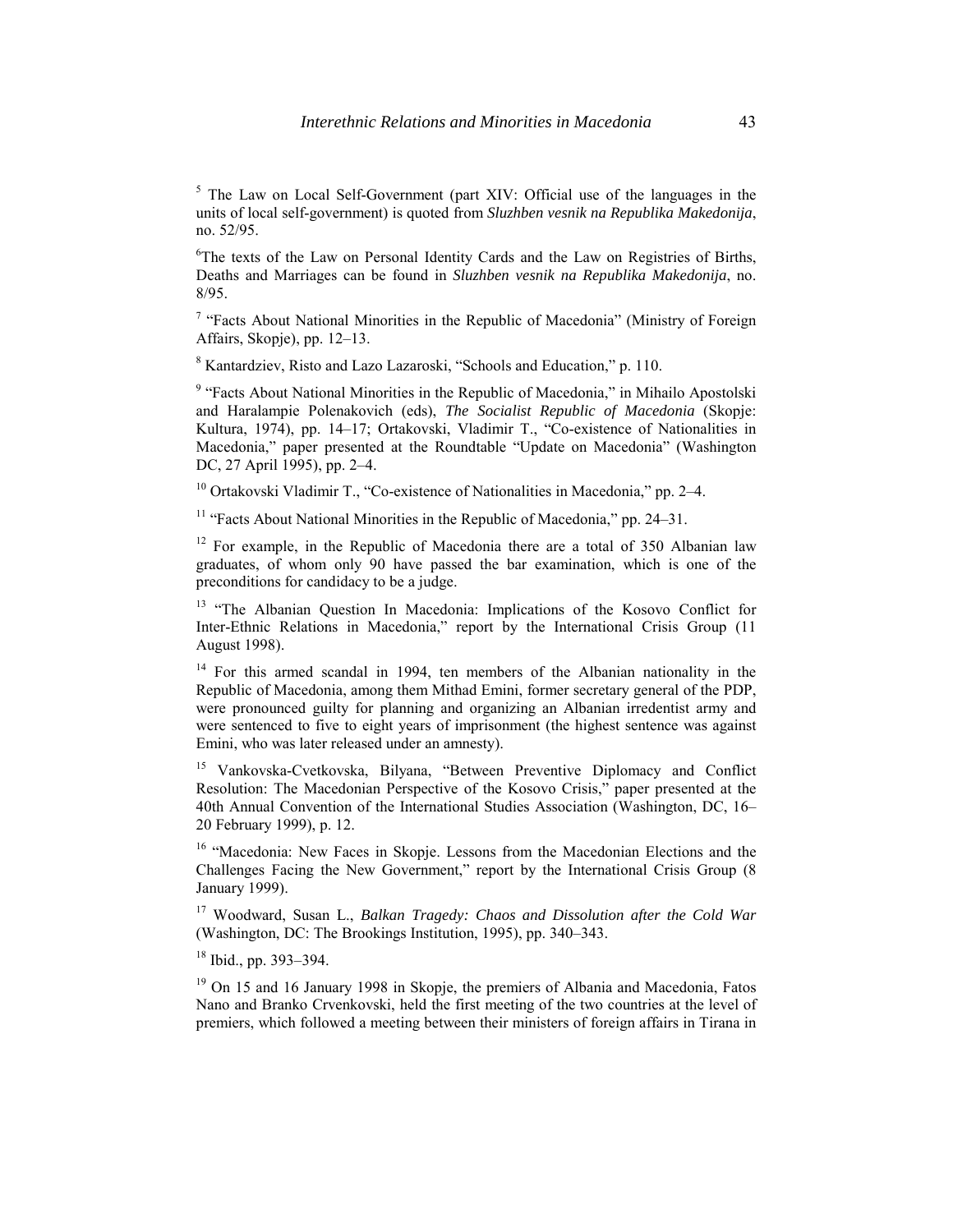December 1997. The two countries signed a total of 14 interstate agreements for mutual cooperation in several areas. The Albanian premier also met with the representatives of the political parties of the Macedonian Albanians in Tetovo, and with Albanian students and lecturers from the Pedagogical Faculty and the department of Albanian language and literature at the Philological Faculty of the University of Skopje, but did not visit the university in Tetovo."

 $20$  In the speech delivered by the Albanian premier Fatos Nano on 16 January 1998, at a meeting in Tetovo with the political parties of the Albanians in the Republic of Macedonia and with some of the Albanian intelligentsia, as well as in the interview given by Fatos Nano that same day for BBC and MTV, he stated:

I wish your country to be a modern European country... The position of the Albanians in Macedonia is good and your government should be commended for its policies towards the Albanians... Radicalism should be already a part of the past—so that what happened in Bosnia does not occur... I am convinced that Albanians, wherever they may be, see their future in a united Europe... in a civil society, and not in returning to the past... Democratic Albania wants to break out of the "ring" of national patriotism by directing its energy towards European integration.

Dzambazovski, Panta, "Nano's Messages," *Nova Makedonija* (21 January 1998), p. 2.

 $21$  Quoted from Albanian Prime Minister Ilir Meta's speech during his visit to France, Reuters (6 March 2001).

 $22$  The funding for the university came mostly from remittances from the large Albanian diaspora communities in Germany, Switzerland, and the United States. Funding for political activities in Macedonia has, however, tapered off as contributions to Kosovo have risen. (In the early 1990s, the Albanian diaspora also funded the ethnic Albanian political parties in Macedonia.) See "The Albanian Question in Macedonia: Implications of the Kosovo Conflict for Inter-Ethnic Relations in Macedonia," report by the International Crisis Group (11 August 1998).

<sup>23</sup> "Macedonia: New Faces in Skopje."

24 Mitrevska, Nevenka, "Macedonia-Albania: Running Away From Diplomatic Rhetoric," *Puls* (22 January 1998), pp. 14–16, which also contains a wider commentary on the improvement of Macedonian-Albanian relations.

25 Cited from Ordanoski, Saso, *Educational Policy in a Divided Society: The Case of the "Tetovo University,"* (Skopje: Forum—Center for Strategic Research and Documentation, December 2000), p. 15.

<sup>26</sup> "The Albanian Question In Macedonia: Implications of the Kosovo Conflict for Inter-Ethnic Relations in Macedonia," p. 2.

<sup>27</sup> "Macedonia: The Politics of Ethnicity and Conflict," report by the International Crisis Group (21 October 1997).

28 "Macedonians Fear They Could Be Next," *BBC News* (11 March 1998).